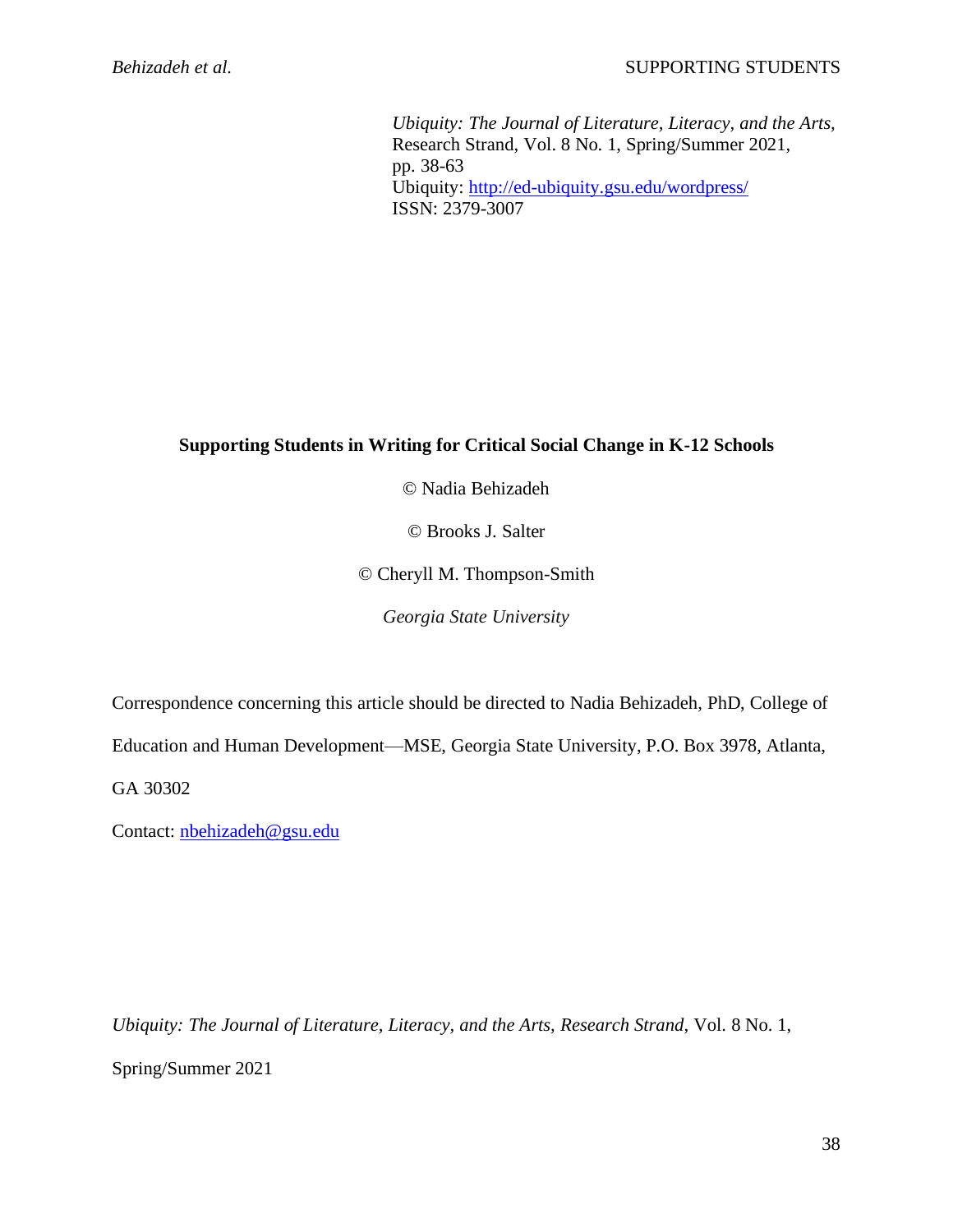# **Abstract**

Drawing on critical literacy theory, critical composition pedagogy includes as a key component writing to effect social change. In this article, we explore research on writing instruction with elementary and secondary school aged children (K-12) to examine how educators structure writing for impact, including if students are writing for social change, and the effects on students of including this element. Two primary purposes of writing for impact in the literature were raising awareness and persuading others to take action. The first purpose was subdivided into sharing experience and communicating ideas, while the second purpose was subdivided into practical social change and critical social change. Writing for critical social change was less observed, even though this purpose is embedded in the National Council of Teachers of English's (NCTE) vision statement and resolution on critical literacy, critical approaches to writing, and critical theory more generally. Three major effects on students due to writing for impact were identified in the literature: 1) increased criticality and positive identity development; 2) increased student engagement; and 3) increased writing quality, with different purposes for writing aligning with different outcomes. Social transformation was the major effect for one study in this review.

*Keywords:* Critical literacy; Critical composition pedagogy; Social justice education; Writing instruction

*Ubiquity: The Journal of Literature, Literacy, and the Arts, Research Strand*, Vol. 8 No. 1, Spring/Summer 2021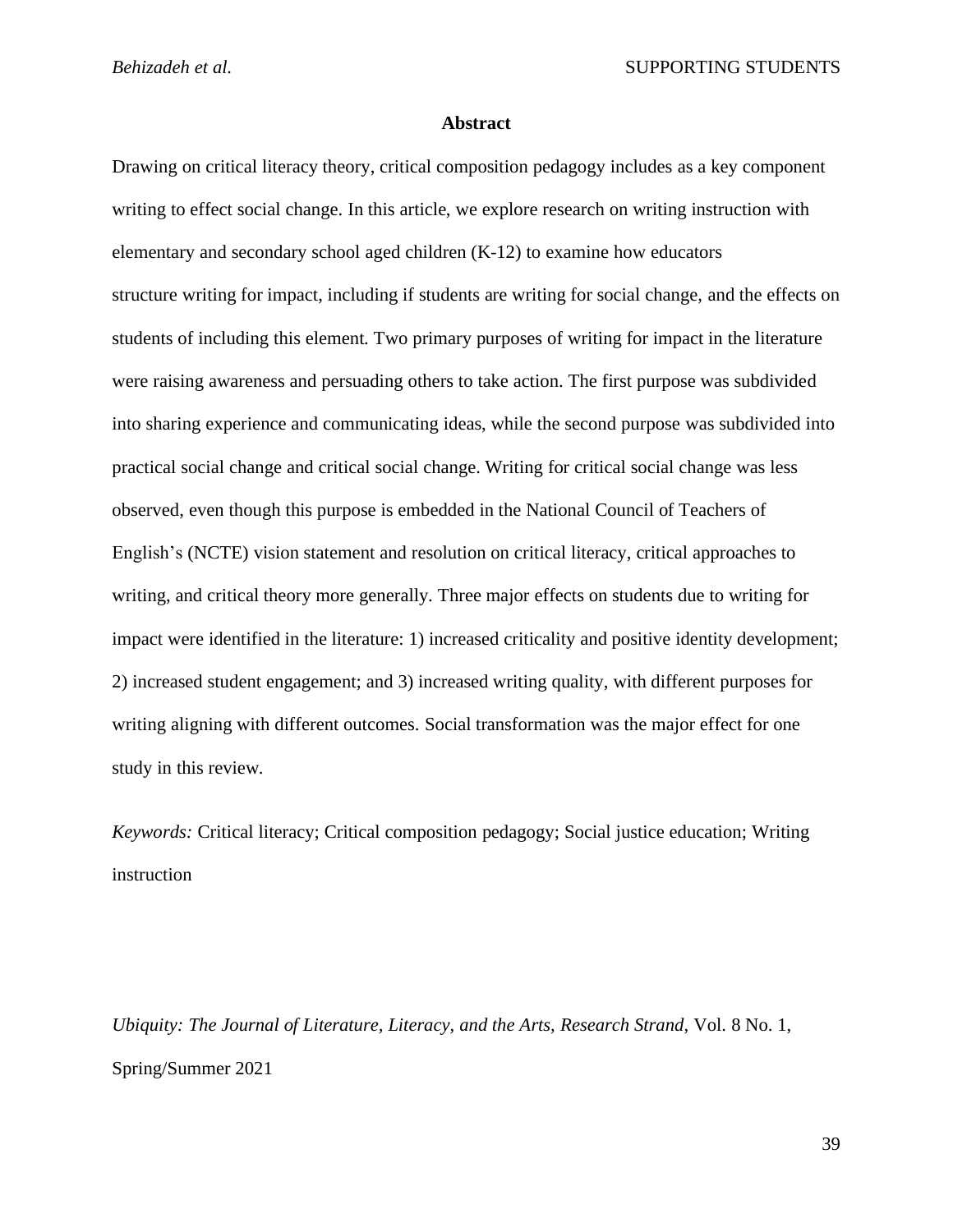# **Supporting Students in Writing for Critical Social Change in K-12 Schools**

The world's social and political climate has been shaped by continuous instances of racism, prejudices, and misuses of power. In the wake of George Floyd's murder and subsequent protests in the United States, the National Council of Teachers of English's (NCTE) presidential team released a statement addressing the systemic oppression that pervades the country, stating:

Injustices and acts of brutality are real. In fact, they are revolting. Racist acts keep recurring, and systems of oppression continue to exist, proving the need for systemic and structural change. That change can begin with protests, but ultimately it must happen through action. As educators, we are poised to lead the way through our teaching.

(Zuidema et al., 2020, para. 2)

Teachers are mandated to create opportunities for students to address social and political issues both locally and globally. English language arts teachers, who are charged with aiding growth in reading, writing, speaking and listening, are well-positioned to take on this task. As students speak against issues such as racism, oppression, and inequality through multimodal, multi-genre compositions, they strengthen their authorial voices and their ability to interact with the world around them in relevant and productive ways and effect social change.

Just a couple of years ago, NCTE released a resolution on "English Education for Critical Literacy in Politics and Media" (2019a) along with a revised vision statement (2019b). Both documents support students writing for impact, defined as students writing to have an effect on someone or something, particularly students writing to push for social change. The resolution emphasizes students being prepared to "keep track of, publicize, and combat semantic distortion by public officials, candidates for office, political commentators, and all those who transmit through the mass media" (para. 2). The word "combat" suggests students do more than critique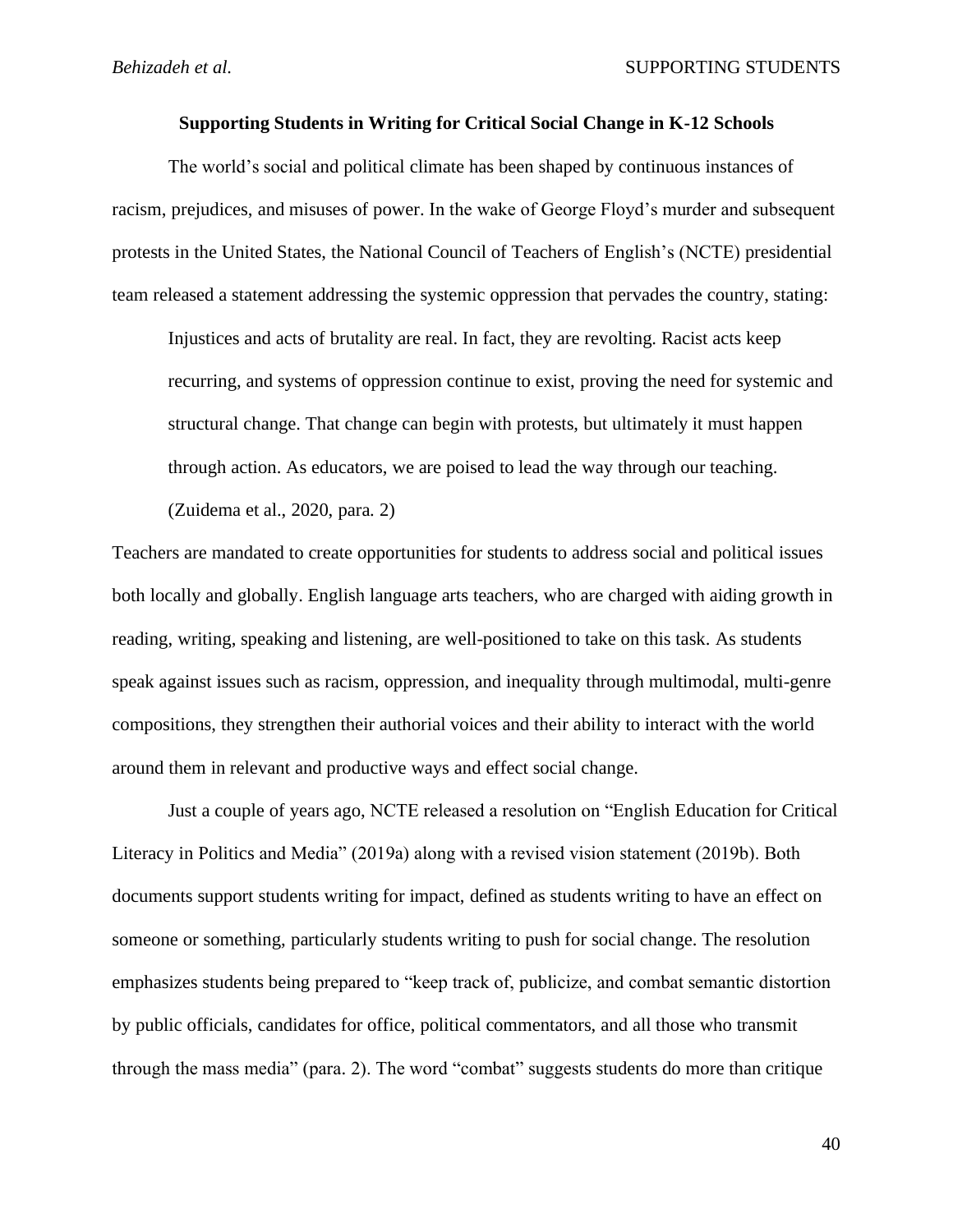media; they should also distribute their critiques and create counternarratives. Working in tandem with the resolution is NCTE's vision statement, which states members will engage in instruction, assessment, and research supporting "diverse learners in their journey to become critical thinkers, consumers, and *creators* who advocate for and actively contribute to a better world" (NCTE, 2019b, para. 4, emphasis added). The Council's resolution and vision urges teachers to support students as they become critical thinkers who respond to the world they inhabit through the production of impactful, multimodal texts.

Yet rather than writing to achieve a desired, valued outcome with a particular audience to write to impact an audience, students in K-12 classrooms often write to demonstrate proficiency or to achieve a particular grade. Although teachers do need to assess students' writing skills, which may periodically include responding to isolated prompts, students also need to write for authentic purposes, including writing for social change such as combating racist policies. By using the term "impact," we emphasize students writing to achieve desired effects on audiences, including changes in knowledge, opinion, policy, or actions. Yet how writing for impact is conceptualized and implemented in literature on writing instruction varies widely. In this paper, we explore research on writing instruction with elementary and secondary school aged (K-12) children to examine how educators structure writing for impact. As we analyzed literature, we were interested in how writing for social change showed up in educational spaces incorporating writing for impact, and if we saw examples of writing for social change in classroom settings. We also examined student outcomes associated with different forms of writing for impact. To support our analysis, we employed the lens of critical composition pedagogy (Morrell, 2003; 2008), part of a broader theory of critical literacy.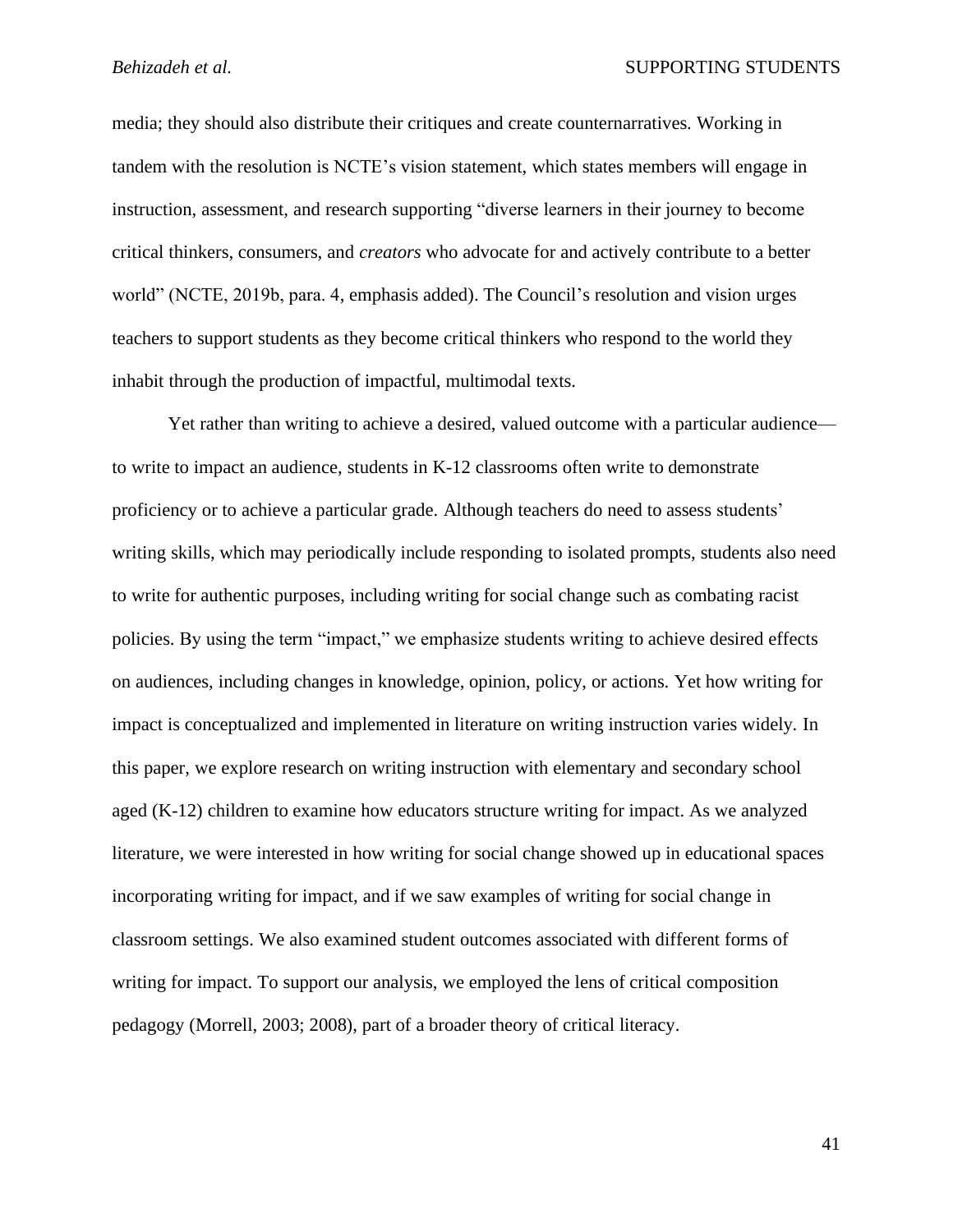# **Critical Composition Pedagogy**

Critical literacy instruction is greatly informed by the work of Paulo Freire. In *Pedagogy of the Oppressed* (1970/2000), Freire suggests teachers and students must forge relationships that dismantle the divide of power in our society and carry out political action. Critical literacy education includes praxis, defined by Freire as reflection paired with action. Employing this notion of praxis, critical literacy is activated through practices of teaching and learning where teachers and students co-examine society through dialogue and develop efforts that speak against subjugation and repression. Literacy initiatives based on Freire's emancipatory education are neither tidy nor neat. Teachers and students who commit to the work of writing for impact must be willing to disrupt and unravel customary forms of writing instruction to provoke agency, awareness, and change.

Applying Freirean principles to writing instruction, Morrell (2003, 2008) articulates a theory of critical composition pedagogy that emphasizes the need for *critical textual production*, which requires students engaging in critical literacy practices to critique the status quo through reflection on selves and society, reading across multiple perspectives, dialogic discussion, and research. Then, students are encouraged to realize praxis by proposing solutions to social issues through writing. Students may choose to effect changes by sharing findings through petitions, protests, publications, presentations, social media, or other means. Morrell (2008) emphasizes that when critical literacy is applied to writing instruction, "even those texts that emerge from the classroom have a purpose and audience much larger than the teacher or the classroom: students produce texts that change the world" (p. 86). However, although critical composition pedagogy emphasizes impact beyond the classroom, as students write to provoke change, they must first make sense of their emotions about the environments in which they exist. For this reason, a key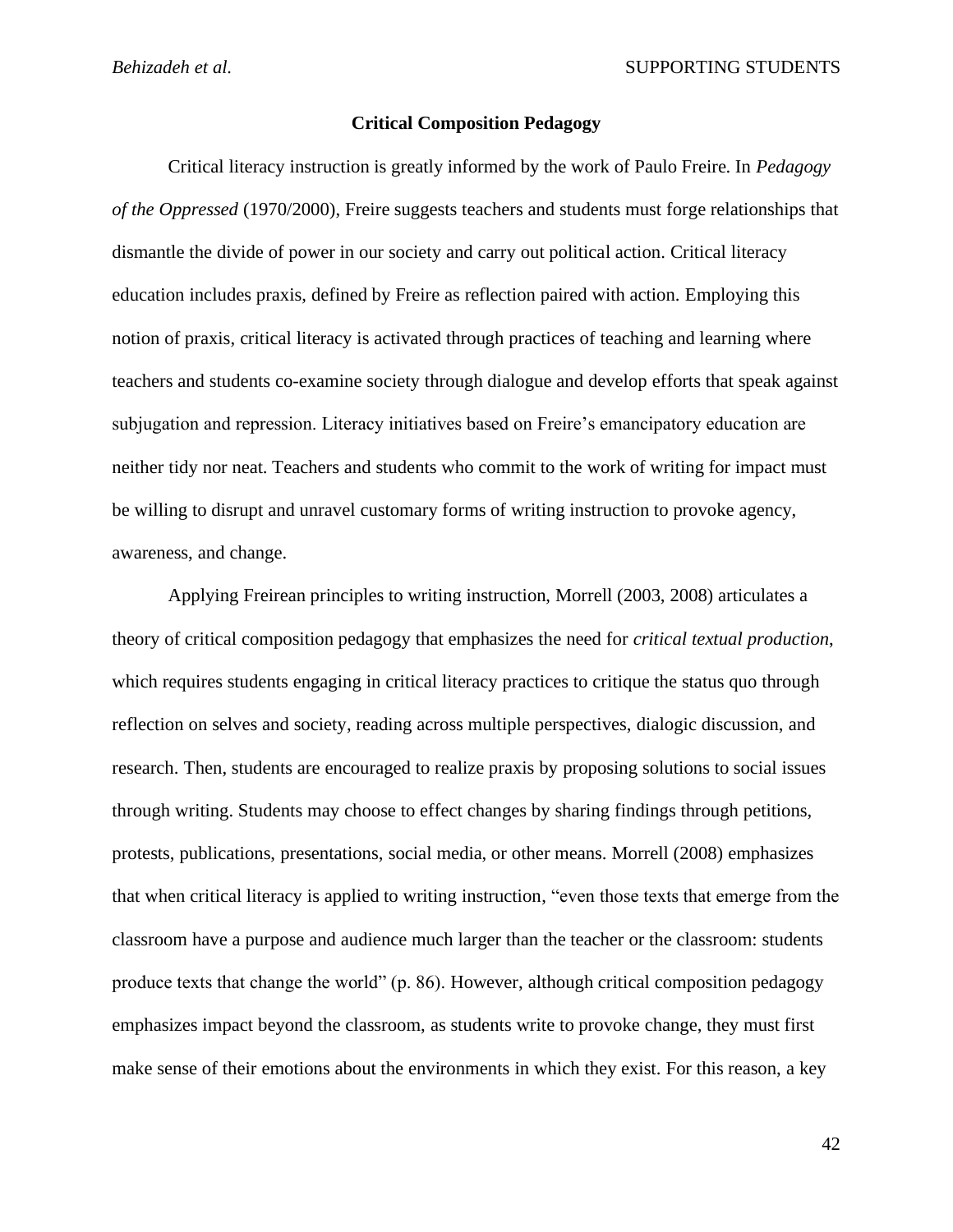tenet of Morrell's (2003) framework is "historicity," meaning instruction must start with students' experiences. Speaking against systemic oppression, racism, and inequality requires students to survey their personal history, feelings, and accounts with the aforementioned societal issues. As students compose autobiographical narratives and reflective pieces, they are better equipped to pose cogent questions and strengthen their stances in public writing. Further highlighting the need for students to develop and situate their writing both in the internal world and external world, Giroux (2011) states,

Critical pedagogy asserts that students can engage their own learning from a position of agency and in so doing can actively participate in narrating their identities through a culture of questioning between the private and public while changing forms of self- and social recognition. (p. 10)

Teachers enacting critical composition pedagogy facilitate discussions and create writing opportunities that support iterative cycles of examining self, examining society, rearticulating self, and reforming society. In our search for exemplars of writing for impact, we used critical composition pedagogy as a lens for identifying writing instruction that incorporated critical textual production.

### **Search Methods and Criteria**

To identify research for our preliminary review, we conducted searches in major literacy journals focused on writing, including *English Journal*, *Research in the Teaching of English*, and *Journal of Literacy Research*; conducted searches in ERIC databases (ProQuest; EBSCOhost); and also reviewed reference lists in articles to find books aligned with our focus. Search terms included keywords such as "audience," "publishing," "composing," and "writing" in general and title searches. We mainly focused on peer-reviewed, empirical articles in K-12 settings published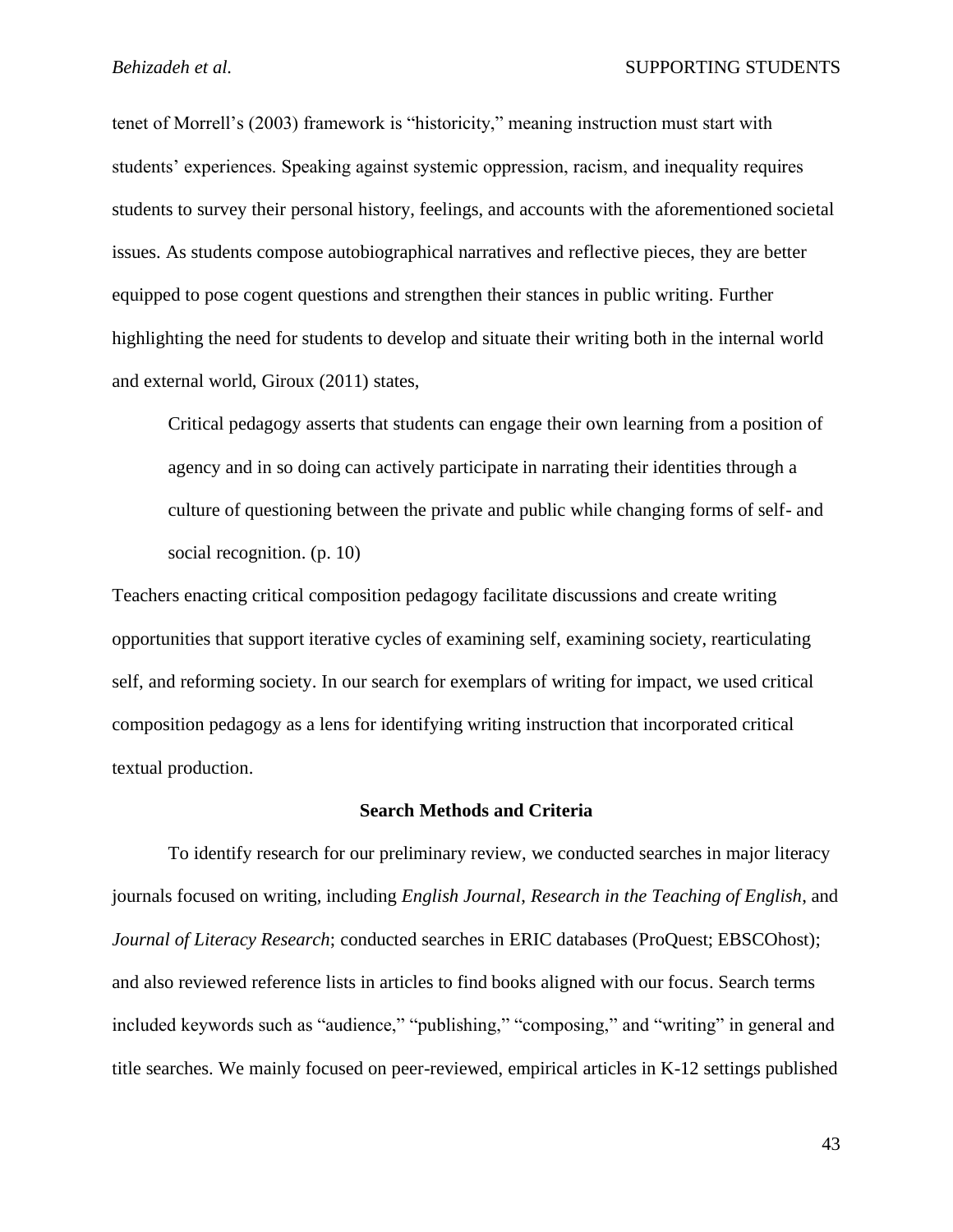between 2000-2018. As we selected readings, we considered in and out of classroom instances of writing for impact. Many chosen articles focused on writing that targeted a specific cause or issue that student writers wanted to address. Through our search process, some articles were excluded because they focused on college-aged students, preservice or in-service teachers, or because they were theoretical. We were particularly interested in articles on students being able to speak to community issues, local injustices, and their personal experiences in K-12 classrooms, based on our grounding in critical theory (Freire, 1970/2000). Our review is preliminary in nature as we seek to uncover instances of writing for social change in K-12 settings. As we explored these instances, we identified emergent themes that contribute to this field of scholarship and also promote continued inquiry into critical literacy and writing for critical change.

Through these methods, we identified 25 articles and books focused on writing in K-12 spaces. We were selective in our review, rather than exhaustive, seeking to examine research in varied contexts and written by both practitioners and researchers. We organized our selected literature by creating a chart of the student population, project and method, modalities of writing, audience and desired impact, and effects on students found in each reading. The chart supported synthesis and strengthened our primary goal: to explore a variety of ways writing for impact was conceptualized.

### **Findings**

# **A Spectrum of Purposes**

Our preliminary review revealed an array of purposes that may be useful for researchers and practitioners who are either designing or investigating writing instruction and who are interested in pushing classroom practices towards critical composition pedagogy. Table 1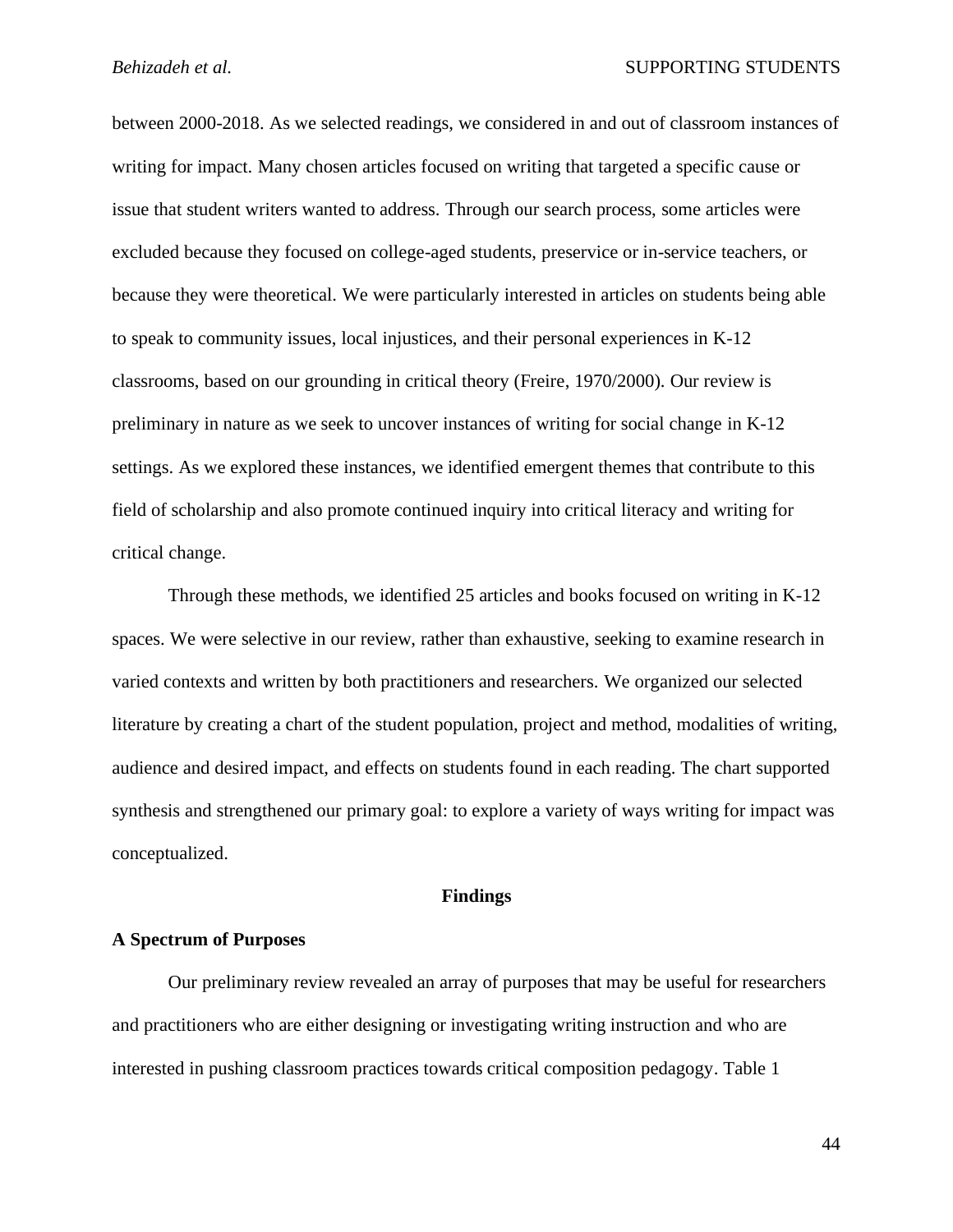presents a spectrum of purposes ordered from internal to external impacts with the scope of

impact widening from left to right (see Table 1). Two primary purposes in the literature were 1)

raising awareness and 2) persuading others to take action.

# **Table 1**

# *Writing for Impact: Spectrum of Purposes*

| <b>Primary Purpose: Awareness</b><br>Audiences: Self, collaborative/classroom<br>(internal); Generalized public <sup>a</sup> or specific,<br>imagined audience <sup>b</sup> (external) |                        | <b>Primary Purpose: Action</b><br>Audience: Specific, actual audience<br>(external) |                        |
|----------------------------------------------------------------------------------------------------------------------------------------------------------------------------------------|------------------------|-------------------------------------------------------------------------------------|------------------------|
| Sharing experience                                                                                                                                                                     | Communicating<br>ideas | Practical social<br>change                                                          | Critical social change |
| Burtch (2018)                                                                                                                                                                          | Crespo $(2003)$        | Atwell (1998)                                                                       | Cammarota & Fine       |
| Desler (2009)                                                                                                                                                                          | Gambrell et al.        | Wollman-Bonilla                                                                     | (2008)                 |
| Everett $(2018)$                                                                                                                                                                       | (2011)                 | (2001)                                                                              | Ehst & Caskey          |
| Johnson $(2017)$                                                                                                                                                                       | Lalik & Oliver         |                                                                                     | (2018)                 |
| Lewison & Heffernan                                                                                                                                                                    | (2007)                 |                                                                                     | Morrell $(2008)$       |
| (2008)                                                                                                                                                                                 | Mirra, Filipiak, &     |                                                                                     | Powell, Cantrell, &    |
| Muhammad (2015)                                                                                                                                                                        | Garcia (2015)          |                                                                                     | Adams (2001)           |
| Pandya et al. (2015)                                                                                                                                                                   | Pandya et al. (2016)   |                                                                                     |                        |
| Putnam (2001)                                                                                                                                                                          | Rodesiler & Kelley     |                                                                                     |                        |
| Sepúlveda (2011)                                                                                                                                                                       | (2017)                 |                                                                                     |                        |
| Singer & Shagoury                                                                                                                                                                      | Wolbers (2008)         |                                                                                     |                        |
| (2005)                                                                                                                                                                                 | Wood, Stover, &        |                                                                                     |                        |
| Stevenson & Beck<br>(2017)                                                                                                                                                             | Kissel $(2013)$        |                                                                                     |                        |

<sup>a</sup>When communicating ideas, students sometimes write for an external audience by publishing work so others can read it but without identifying a specific audience.

<sup>b</sup>This specific, imagined audience is also an "invoked" audience; one that may exist in reality but the writer does not actually communicate with this audience.

Some writing projects contained both purposes but generally one purpose was dominant. We discuss each primary purpose and subpurpose in the next sections and describe research aligned within each subpurpose. Importantly, writing for social change often includes elements of raising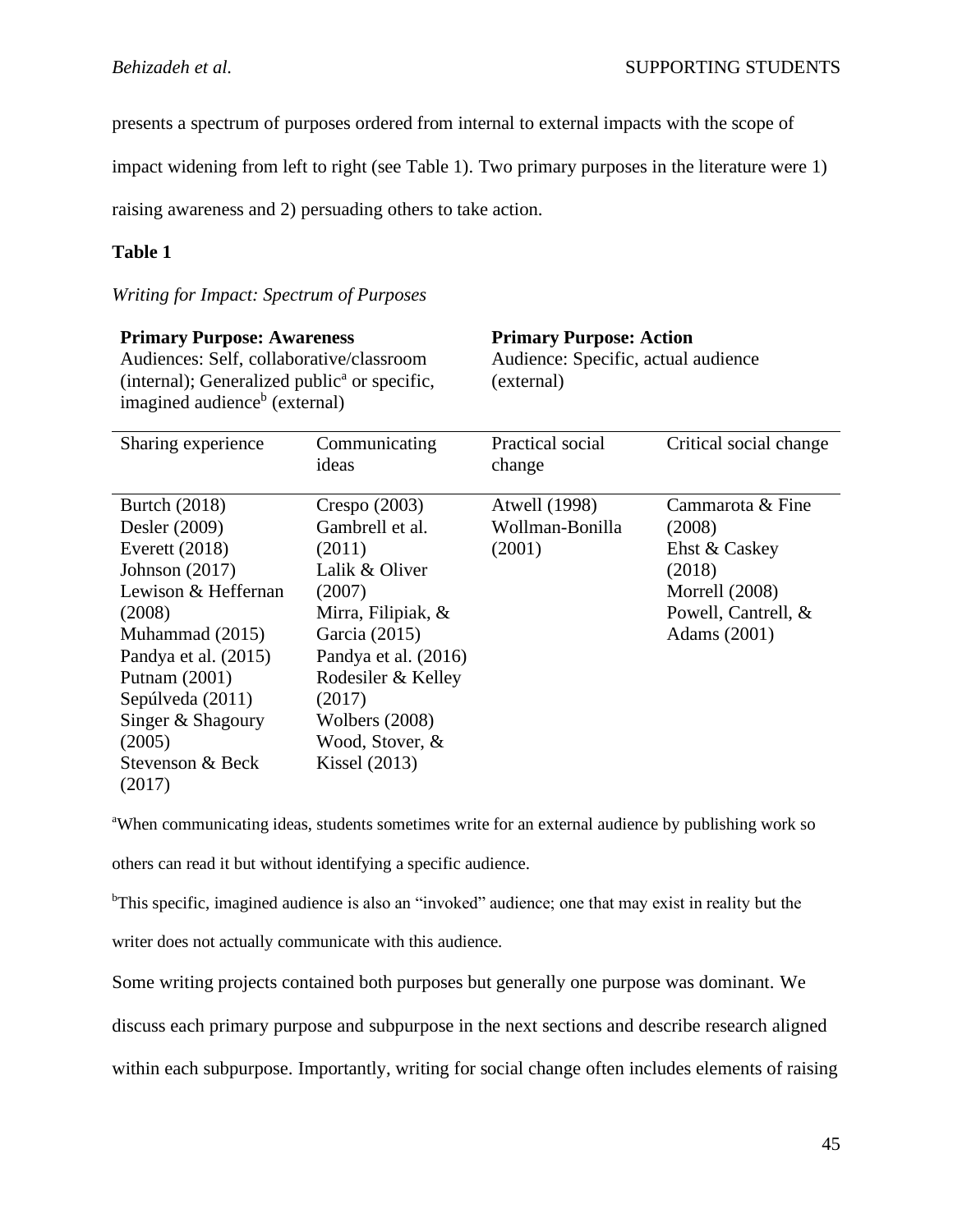awareness, such as explaining why strip mining is problematic and the research demonstrating the problem, before launching into a call to action (Powell et al., 2001). However, the primary purpose is to push a particular audience to an action that addresses the social issue.

In Table 1, we also consider audience for particular purposes and whether it is an internal audience, such as writing for self or for colleagues in a classroom or collective, or if it is an external audience. For an external audience, we distinguish between writing for a generalized public or specific, imagined audience, both of which are often "invoked" audiences (McGrail & Behizadeh, 2016) versus specific, actual audiences. An example of a specific, actual audience is a student writing a letter to a city council member and delivering this letter. We found that writing to raise awareness was associated with writing for self, a generalized public, or imagined audiences while writing for social change was associated with writing for specific, actual (versus imagined) audiences.

# **Raising Awareness**

Under raising awareness, we theorize two subpurposes: sharing experience and communicating ideas, although these have extensive overlap. Regarding sharing experience, an exemplar in this category is Sepúlveda's (2011) literacy collaborative with twenty-four transmigrant high school boys. Sepúlveda met with "*El Grupo*" twice a week for five months during school hours to read, discuss, and write poetry around the theme of "border crossing," literally and metaphorically. Students then shared poems with members of the collaborative. In Sepúlveda's study and other scholarship in this category (e.g. Johnson, 2017; Muhammad, 2015; Stevenson & Beck, 2017), the purpose for writing is identity development and collectively raising consciousness, which are also valued student outcomes. Notably, none of these collaboratives were in traditional classroom spaces.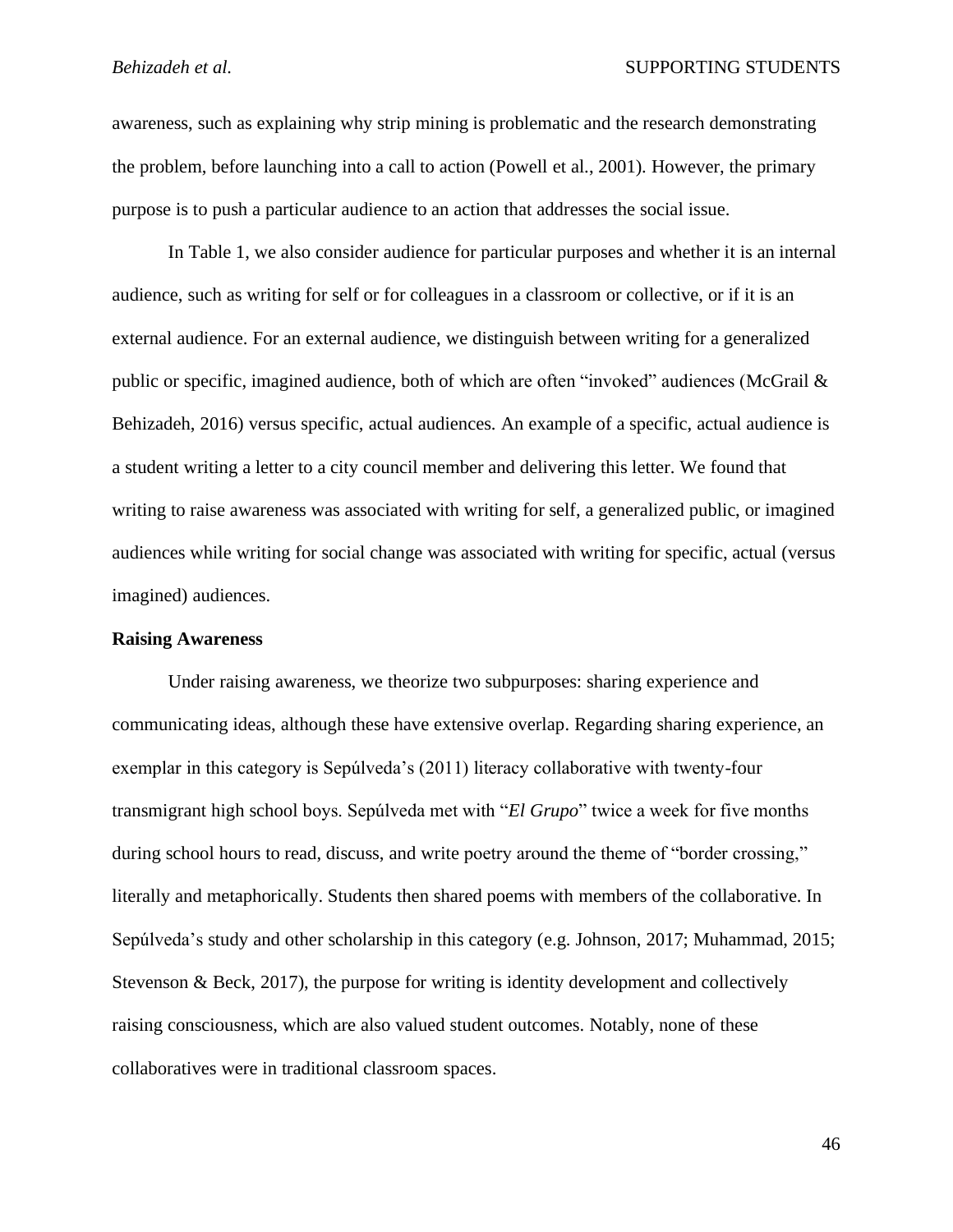In an example of communicating ideas, Singer and Shagoury (2005) detail a year-long curriculum on social activism with a class of diverse  $9<sup>th</sup>$  grade students in an urban setting. Students read self-selected texts on social activists, participated in reading and writing workshops to develop literacy skills, shared diverse perspectives during class discussions, and finally created and shared multimodal activist projects, accompanied by written "artist statements" in a gallery walk. The desired impact in the final project was communicating ideas to other classmates about an issue that mattered to them (such as supporting local libraries or combating clear cutting forests). Each project included a call to action in which students shared ways other students could address the issue.

Although both Sepúlveda (2011) and Singer and Shagoury's (2005) projects centered on social changes, the final projects were directed towards raising awareness within a peer community. To move towards realizing social change through writing would have required students to identify audiences who could effect change and then address these audiences. In both of these examples, the audiences are real but internal to the classroom or collaborative. Students are writing to impact each other and themselves.

Other research blends sharing experience and communicating ideas. For example, Lalik and Oliver (2007) reported on a year-long project focused on critiquing dominant media messages about female bodies. The first author worked with a group of four eighth-grade girls and engaged them in a range of literacy activities including exploring their identity through journal writing, composing biographies, critiquing representations of girls' bodies in magazines, and conducting an inquiry project investigating peers' perceptions. Through journal writing, the girls were able to share their experiences with one another and use them as starting points for social critique. The final inquiry project was directed towards gathering and sharing data with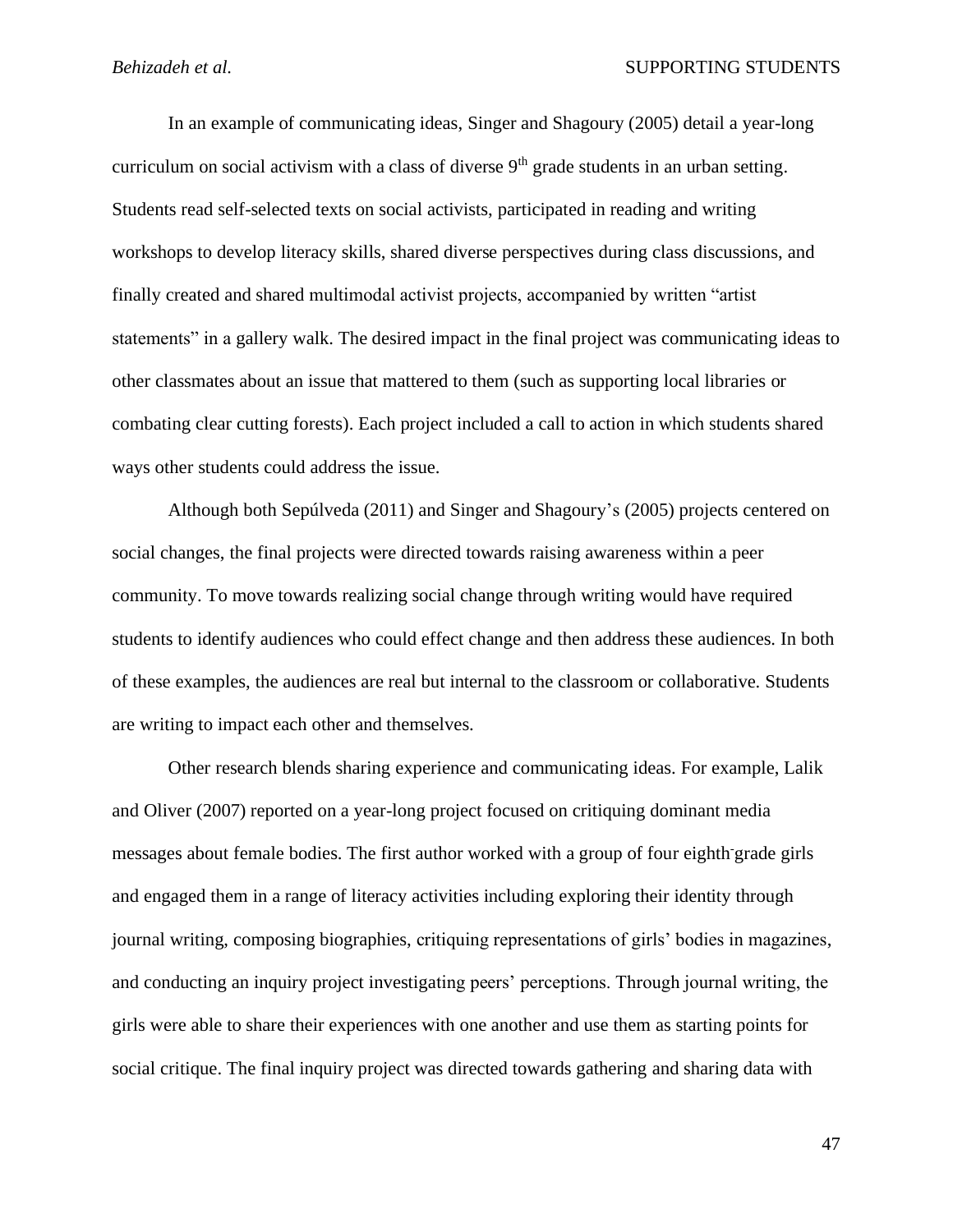others, aligning this element more with communicating ideas. For the final project, the audience was the collective rather than an external audience.

# **Taking Action**

The second primary purpose for writing was advocating for action that would produce social change. Reviewing our set of articles, we noticed a difference in terms of *practical* social change, which we defined as being focused on an issue unrelated to oppression, or *critical* social change, defined as focused on an issue of oppression, such as racism, sexism, ableism, the school-to-prison pipeline, and so on. This latter subpurpose aligns strongly with critical composition pedagogy.

For example, Atwell's (1998, 2014) classic text on structuring reading and writing workshops in middle schools includes multiple examples of authentic, real-world writing that seeks to impact specific, actual audiences. In one writing project, students wrote a petition to the school principal to procure a bus to take them to local basketball games—a request which was successful. In another project, students wrote letters to their local television station to critique the station's coverage of an election. However, in Atwell's text, there are not examples of writing focused on privileges or "isms" of oppression, such as racism, sexism, ableism, or classism. One slight example of attention to sexism is in a community profiles project. All of the profiles written by students were on women due to Atwell's concern that "there is particular difficulty here [in Maine] in recognizing the work of women and the contribution it makes to the life of the community" (Atwell, 1998, p. 476).

Importantly, Atwell (1998, 2014) allowed students to identify their own "territories of writing," so students *could* choose to bring social justice topics into their writing, but in modeling her own writing topics and processes, Atwell tended to not write about social justice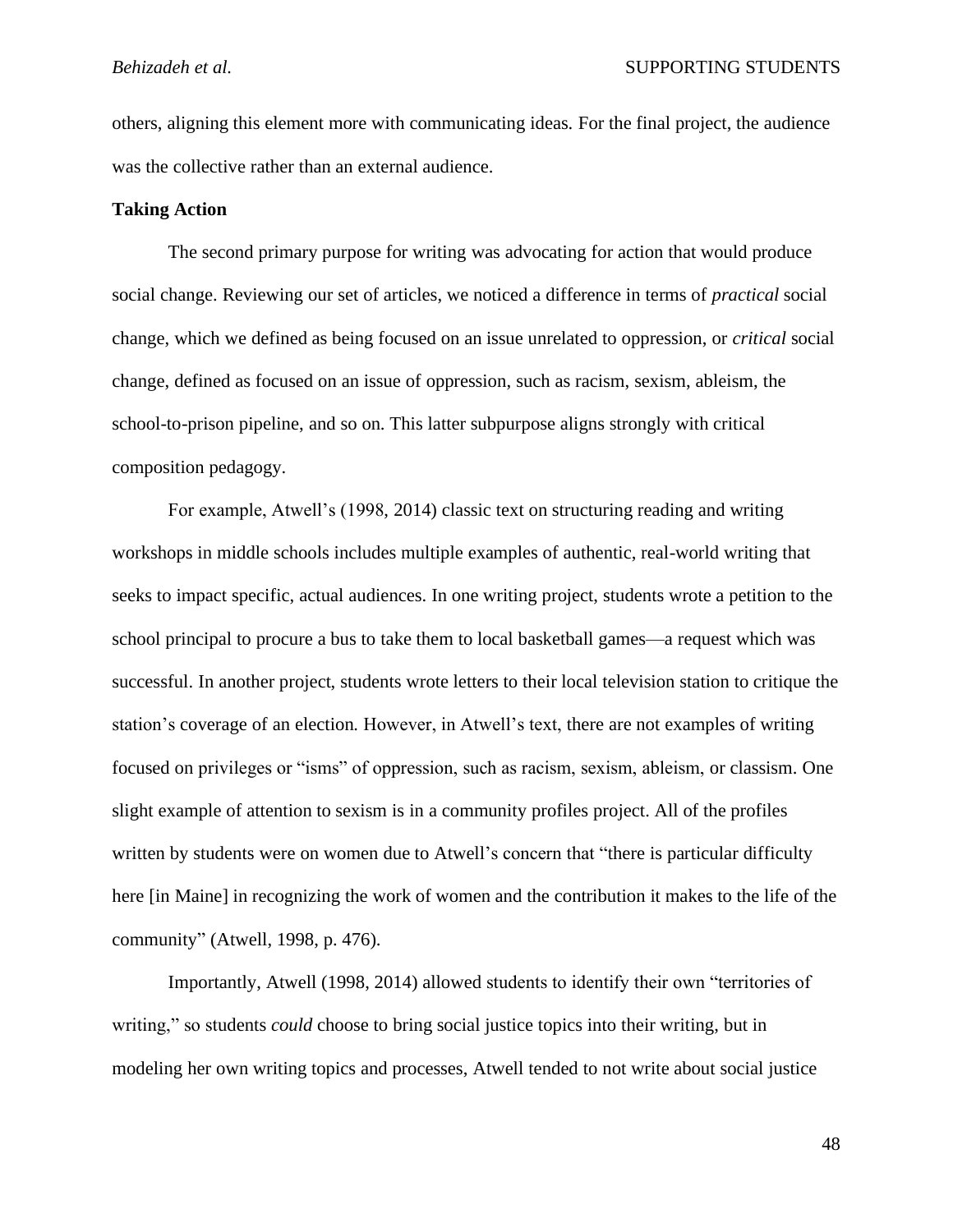issues. Thus, Atwell's writing projects are strongly rooted in authenticity yet do not attend to social justice. A lack of attention to social justice does not mean that these projects are not worthy or laudable, yet when an entire curriculum excludes consideration of local, national, or global injustices related to systemic oppression (e.g. racism, sexism, ableism, etc.), this is problematic (NCTE, 2019b).

The right-most column in Table 1 represents research in which students advocate for social change focused on oppression, which we termed *critical* social change. One exemplar of this work is Powell and colleagues (2001) project with fourth-grade students to prevent strip mining of a local mountain. Composing acts included soliciting funds to support their advocacy, communicating with local news organizations, arranging a press conference, organizing a rally, and presenting findings and proposals for next steps. A final collaborative writing task in Powell and colleagues' (2001) project was a ten-page proposal to a city official, which "included an analysis of the problem, data on the unique plant and animal life on the mountain, a rationale for the students' suggestions, and five recommendations" (p. 777). With the help of other activists, students achieved their goal and realized social change. The audiences for different writing artifacts within the project were specific and existed outside the classroom. Also, audiences in this case were actual audiences, not invoked or imagined. However, this project took place over an entire year, making it difficult—if not impossible—to implement a complicated, timeintensive project such as this with a required, scripted ELA curriculum.

Other examples of critical social change were found in Cammarota and Fine's (2008) book entitled *Revolutionizing Education*, which describes multiple youth participatory action research (YPAR) projects with adolescent and college-aged youth. In this volume, different authors (including YPAR participants) detail projects including 1) analyzing push-out culture in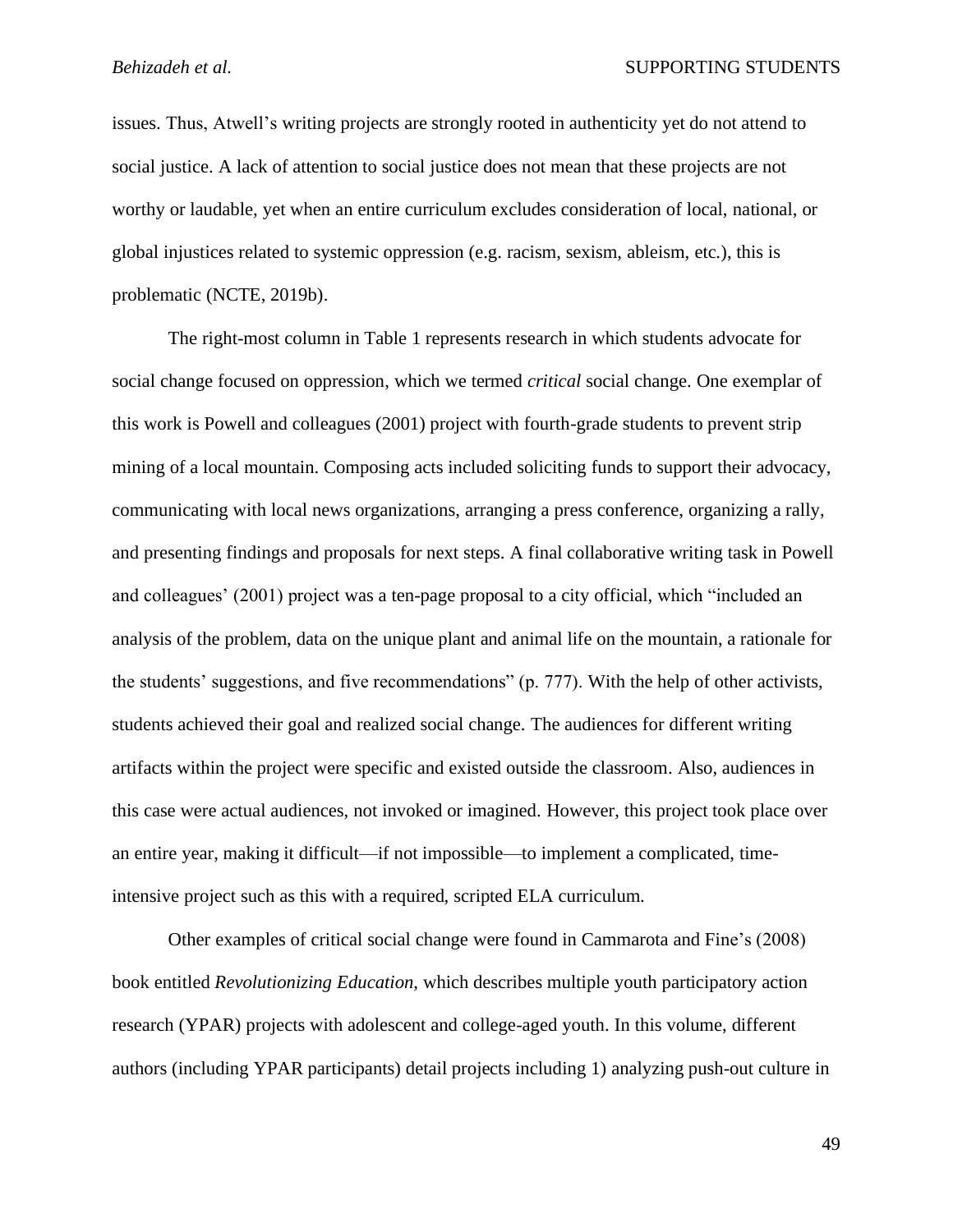schools, creating a youth guide for passing the GED, and engaging in a speaking tour about educational inequities; 2) analyzing gentrification and stereotypes and creating websites, a research report, and a sticker campaign to disrupt negative stereotypes about young women of color, and 3) identifying and documenting structural inequities in a school and then pressuring administration to make changes.

Only the last example in Cammarota and Fine's (2008) volume was in a school setting, and this was also the only example in which the desired social change was realized, in this case, physical school improvements and more multicultural classes. In their book review, Echeverri and Hytten (2008) wonder if social transformation occurred in many of these projects. They write, "While much of the meta-talk in the book is about social transformation, what we most see as readers is the ways in which engaging in PAR changed the lives of the individual participants" (p. 517). Although we believe the YPAR projects documented in Cammarota and Fine's (2008) book are worthy enterprises even if they did not yield social transformation, Echeverri and Hytten's (2008) critique pushes us to consider how these projects might be extended to achieve critical social change.

### **Writing for Impact and Effects on Students**

Across this spectrum of writing purposes, researchers linked writing for impact to student outcomes. Three major effects on students due to writing for impact identified in the literature are: 1) increased criticality and positive identity development; 2) increased student engagement; and 3) increased writing quality (see Table 2). Some studies focused on other outcomes, such as improved social skills in Pandya and colleagues' (2016) study, so these studies are not included in Table 2. Other studies found multiple effects of students writing for impact, so a primary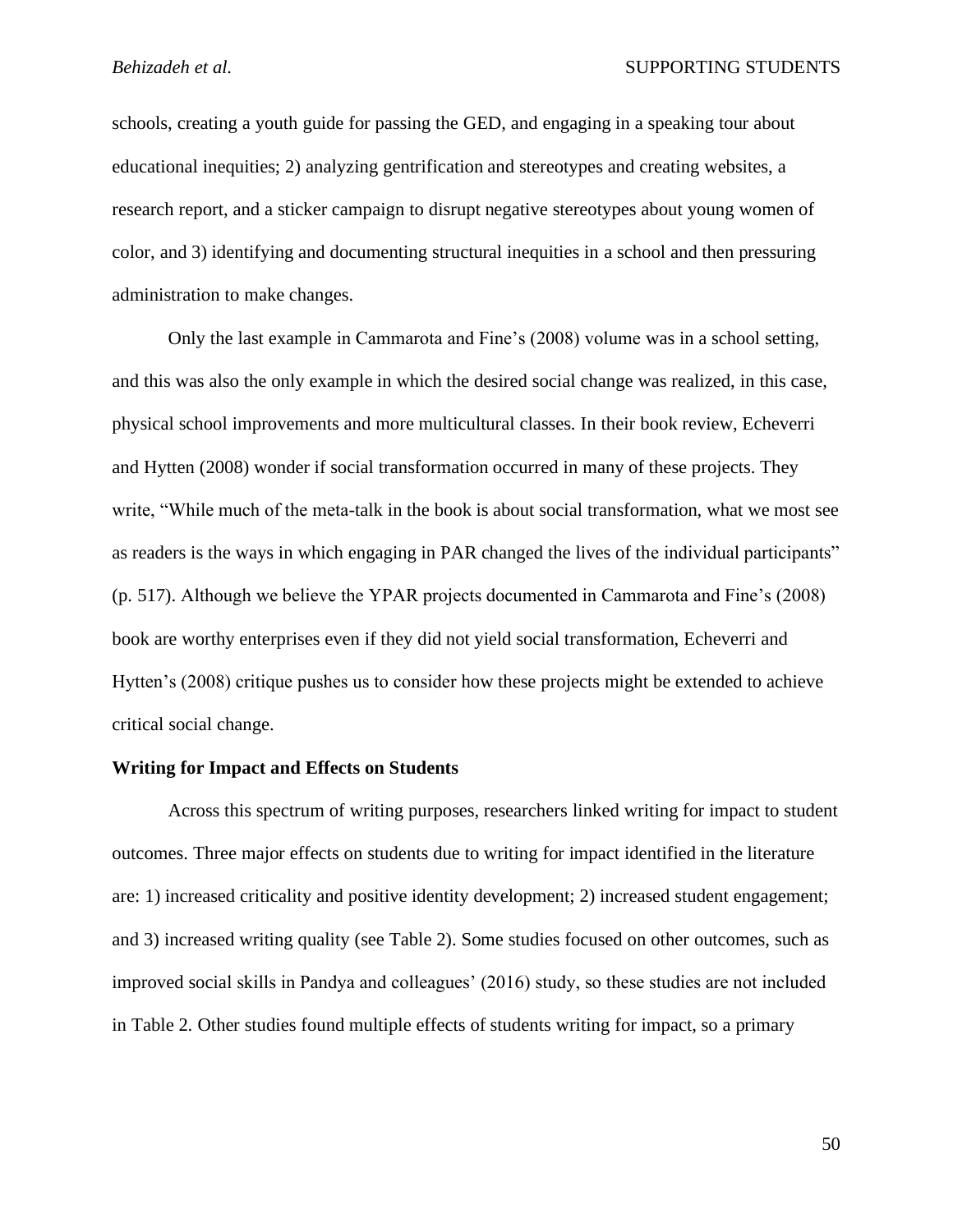outcome was selected. We also explore trends regarding methods, linking employed methodology to effects on students.

# **Increased Criticality and Positive Identity Development**

In the first subset of scholarship that found increased criticality and positive identity development, the majority were ethnographic or descriptive projects with rich, detailed description of students writing for impact (Everett, 2018; Cammarota & Fine, 2008; Johnson, 2017; Morrell, 2008; Muhammad, 2015; Pandya et al., 2015; Sepúlveda, 2011; Stevenson & Beck, 2017). One project employed textual analysis (Lewison & Heffernan, 2008). Additionally, writing samples included in this body of research were often powerful in terms of student voice and ideas, suggesting high quality student writing emerged from these projects in tandem with increased criticality and positive identity development. All of these studies with the exception of Cammorota & Fine shared the primary purpose of raising awareness.

# Table 2

### *Major Outcomes for Articles*

| Increased criticality<br>and/or positive<br>identity development | Increased student<br>engagement and/or<br>motivation | Increased writing<br>quality | Social transformation |
|------------------------------------------------------------------|------------------------------------------------------|------------------------------|-----------------------|
| Everett $(2018)$                                                 | Desler (2009)                                        | Atwell (1998; 2014)          | Powell, Cantrell, &   |
| Cammarota & Fine                                                 | Ehst & Caskey                                        | Wolbers $(2008)$             | Adams (2001)          |
| (2008)                                                           | (2018)                                               | Wollman-Bonilla              |                       |
| Johnson $(2017)$                                                 | Gambrell et al.                                      | (2001)                       |                       |
| Lewison & Heffernan                                              | (2011)                                               |                              |                       |
| (2008)                                                           | Mirra, Filipiak, &                                   |                              |                       |
| Morrell (2008)                                                   | Garcia (2015)                                        |                              |                       |
| Muhammad (2015)                                                  | Putnam $(2001)$                                      |                              |                       |
| Pandya et al. (2015)                                             | Rodesiler & Kelley                                   |                              |                       |
| Sepúlveda (2011)                                                 | (2017)                                               |                              |                       |
| Stevenson & Beck                                                 | Singer & Shagoury                                    |                              |                       |
| (2017)                                                           | (2005)                                               |                              |                       |
|                                                                  | Wood, Stover, &                                      |                              |                       |
|                                                                  | Kissel $(2013)$                                      |                              |                       |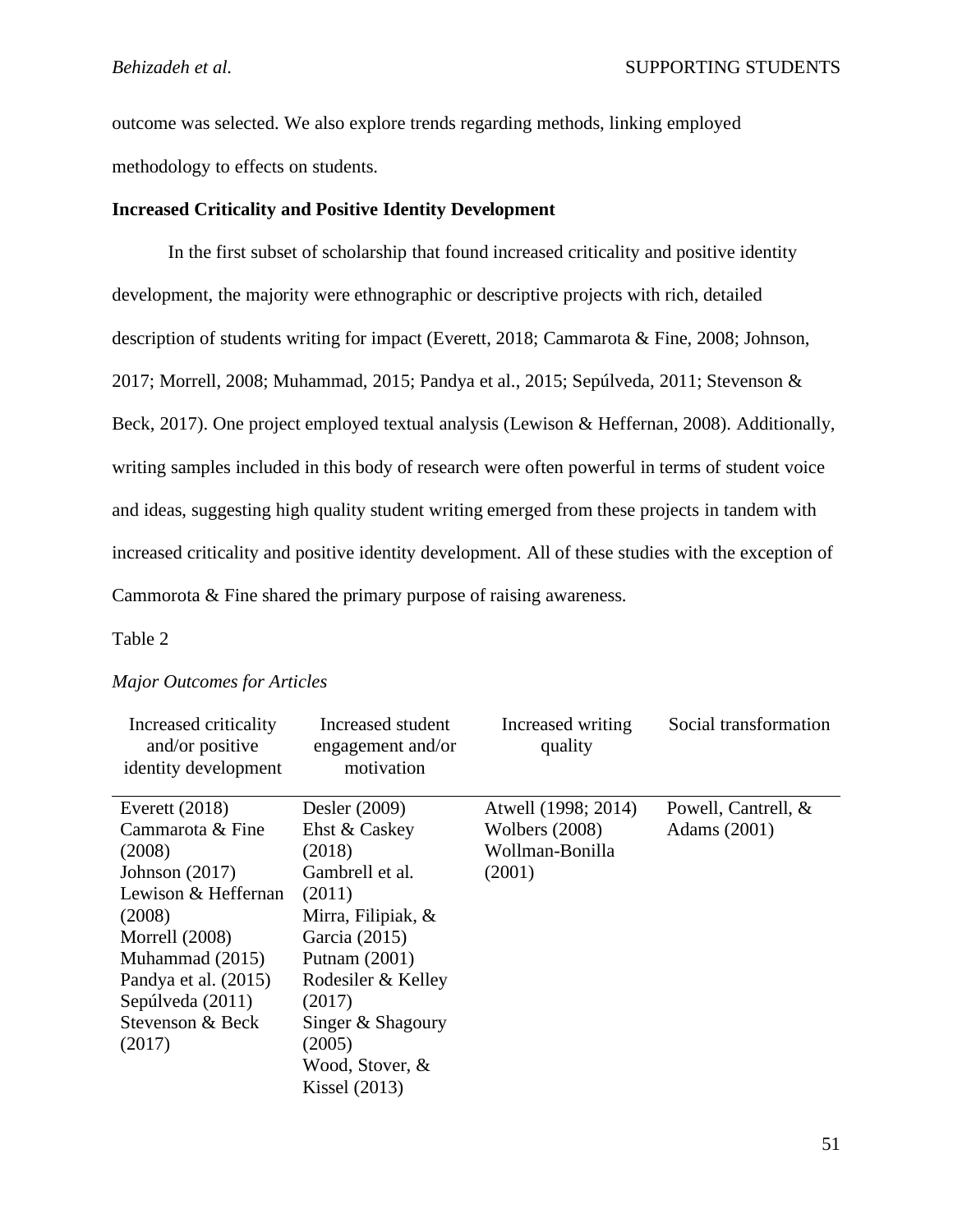One example of powerful writing leading to increased criticality and positive identity development comes from Ava, a black, queer youth in Johnson's (2017) after school writing club who explored their sexual orientation in tandem with messages received from society and his school. Ava wrote in one journal entry:

The halls want me to be something less than I am . . . I have to walk a little less and talk a little less. I want to hold his hand. I want to dance in the hall. Dancing takes me to another land. It sends me to a land of milk and honey. (p. 24)

Johnson (2017) argues that through the activities of the writing club, Ava and other students were supported in seeing the fractured nature of their identity and examining how this fracturing was created by the dissonance between who they wanted to be and imposed societal norms. Through writing, students created an integrated sense of self and a more critical stance on their school and the wider society. Thus, the primary purpose of the club was to share experience in ways that helped students make sense of their own identity and increased criticality of heteronormativity. The outcomes of increased criticality and positive identity development are crucial, particularly when working with linguistically and culturally diverse youth who have experienced marginalization in schools and society.

### **Increased Student Engagement**

Other studies found writing for impact increased student engagement and/or motivation (Desler, 2009; Ehst & Caskey, 2018; Gambrell et al., 2011; Mirra et al., 2015; Putnam, 2001; Rodesiler & Kelley, 2017; Singer & Shagoury, 2005; Wood et al., 2013). Unlike the studies finding increased criticality and positive identity development, these studies were less likely to emphasize effects on students, sometimes focusing more so on activities and products rather than how writing for impact affected students. Yet like the studies centered on criticality and identity,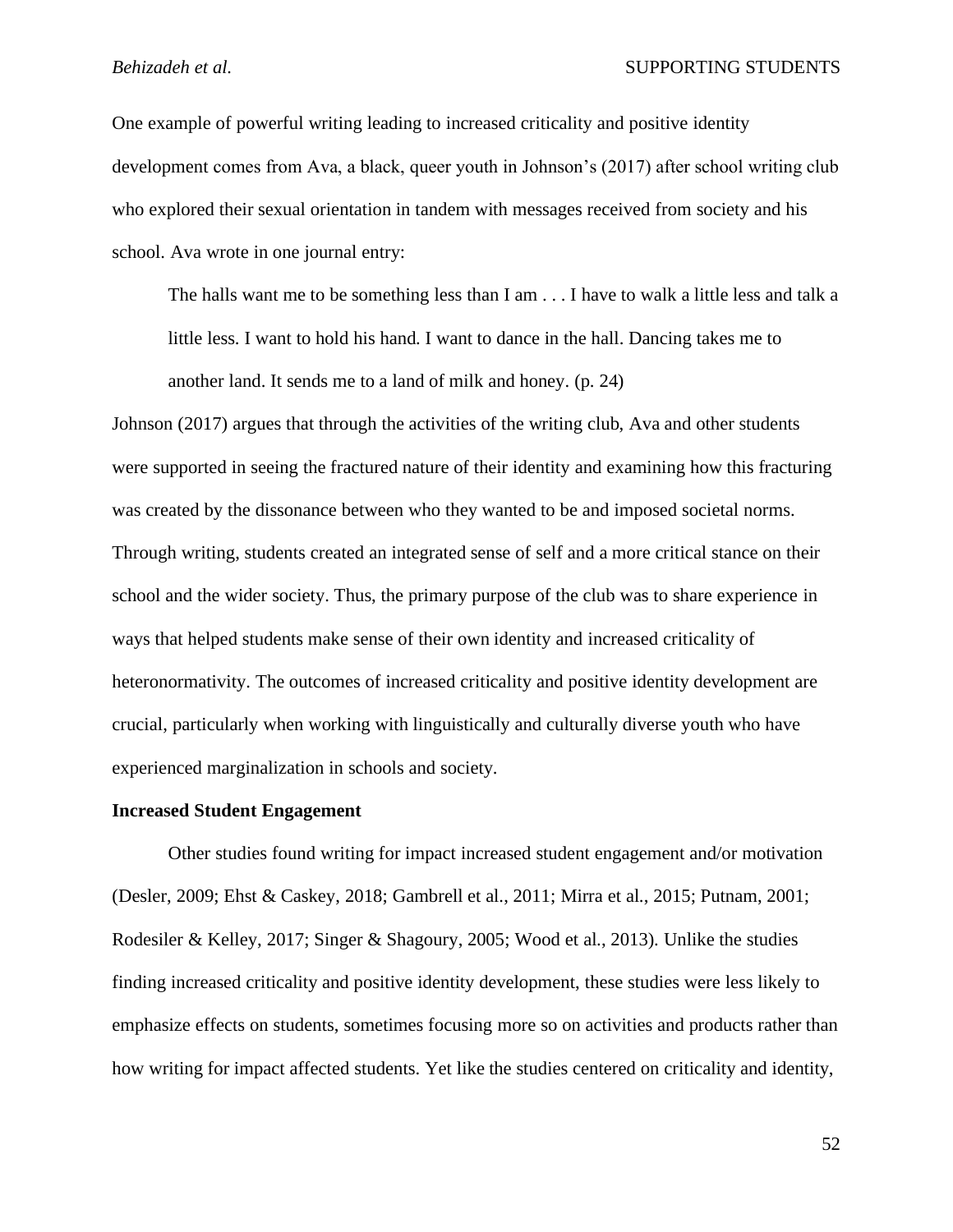these studies tended to also share the primary purpose of writing to raise awareness, generally to share experiences.

As an example, Rodesiler & Kelley (2017) focused on students sharing fictive experiences. They described a collaborative project where middle school students wrote, revised, edited, and published a middle grades novel. The authors found that writing for publication, specifically engaging with editors and receiving editorial feedback, increased student engagement in the project. Rodesiler and Kelley (2017) wrote:

Throughout their interactions with professional editors, students were treated as writers. There was no mistaking the roles of everyone involved. Students were expected to write as writers and receive feedback as writers. Afforded that respect, students asked for copies of the feedback to reread on their own. Many asked questions about the editorial suggestions and looked forward to the next round of critique. (p. 26)

In this project, the editors were a specific, actual audience, with the generalized public being the ultimate audience. Across these studies, students wrote for authentic purposes and audiences, often to share experiences, yielding increased student engagement.

# **Increased Writing Quality**

Both authorial teams with projects focused on the subpurpose of practical social change documented how this purpose linked to increased writing quality (Atwell; 1998; 2014; Wollman-Bonilla, 2001). In Atwell's case, this claim is supported by extensive, detailed exemplars from student writing. In Wollman-Bonilla's article, this claim is supported by the researcher's observation. Wolbers (2008) also focused on increased writing quality in their study of deaf and hard of hearing students co-writing a "Morning Message," a short, collaboratively written personal narrative that was shared with the entire school community. Wolbers used a pre- and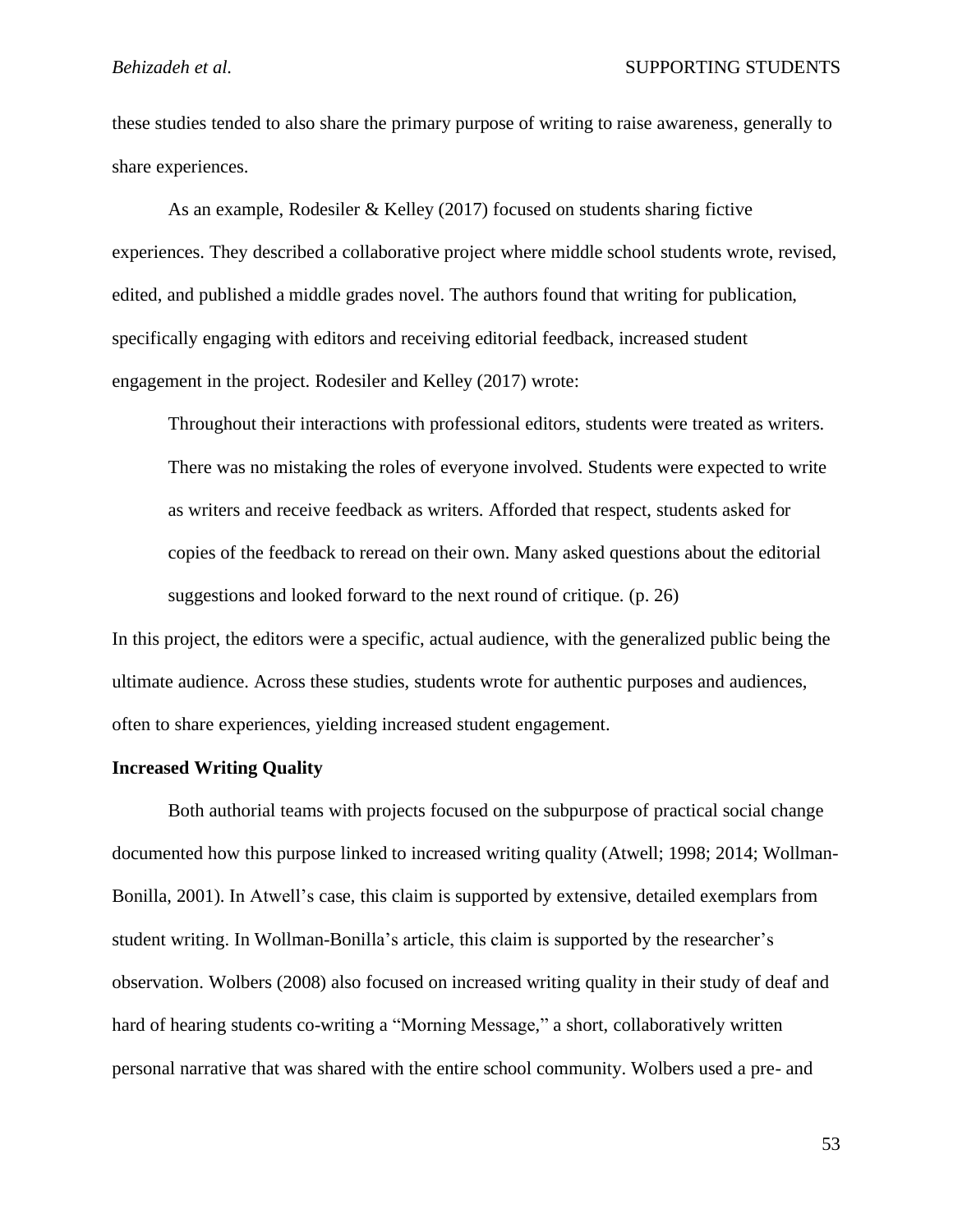post-test design to measure writing quality. Additionally, other researchers noted increased writing quality as a secondary outcome. Articulating multiple outcomes, Morrell (2008) suggested that engagement in critical literacy projects increased criticality, engagement, and achievement for participating students based on his observation and supported by excerpts from student writing.

# **Social Transformation**

The one article in our set that yielded social transformation was Powell, Cantrell, and Adams (2001). They also found that participating in the activist project increased student agency and political self-efficacy. Importantly, we do not believe that realizing critical social change is necessary for enacting critical composition pedagogy. Yet like Echeverri and Hytten (2008), we are curious how teachers might design critical composition units like Powell and colleagues did that are deeply integrated into the sociopolitical realities of their communities and municipalities, perhaps increasing the possibility that these projects designed for impact actually realize the changes students and teachers wish to see.

### **Discussion**

We found a variety of purposes associated with writing for impact: sharing experience, communicating ideas, effecting practical or critical social change, and sometimes a combination of these. Audiences tended to vary by purpose, with expressive purposes often having an internal collective as audience; external communication being directed to a generalized public or specific, imagined audiences; and social change focused on impacting specific, actual audiences (McGrail & Behizadeh, 2016). This preliminary review suggests there is an evidentiary base for the practice of writing for impact, including writing for critical social change, yet outcomes used as evidence of success vary widely, as do methodological approaches. There are many different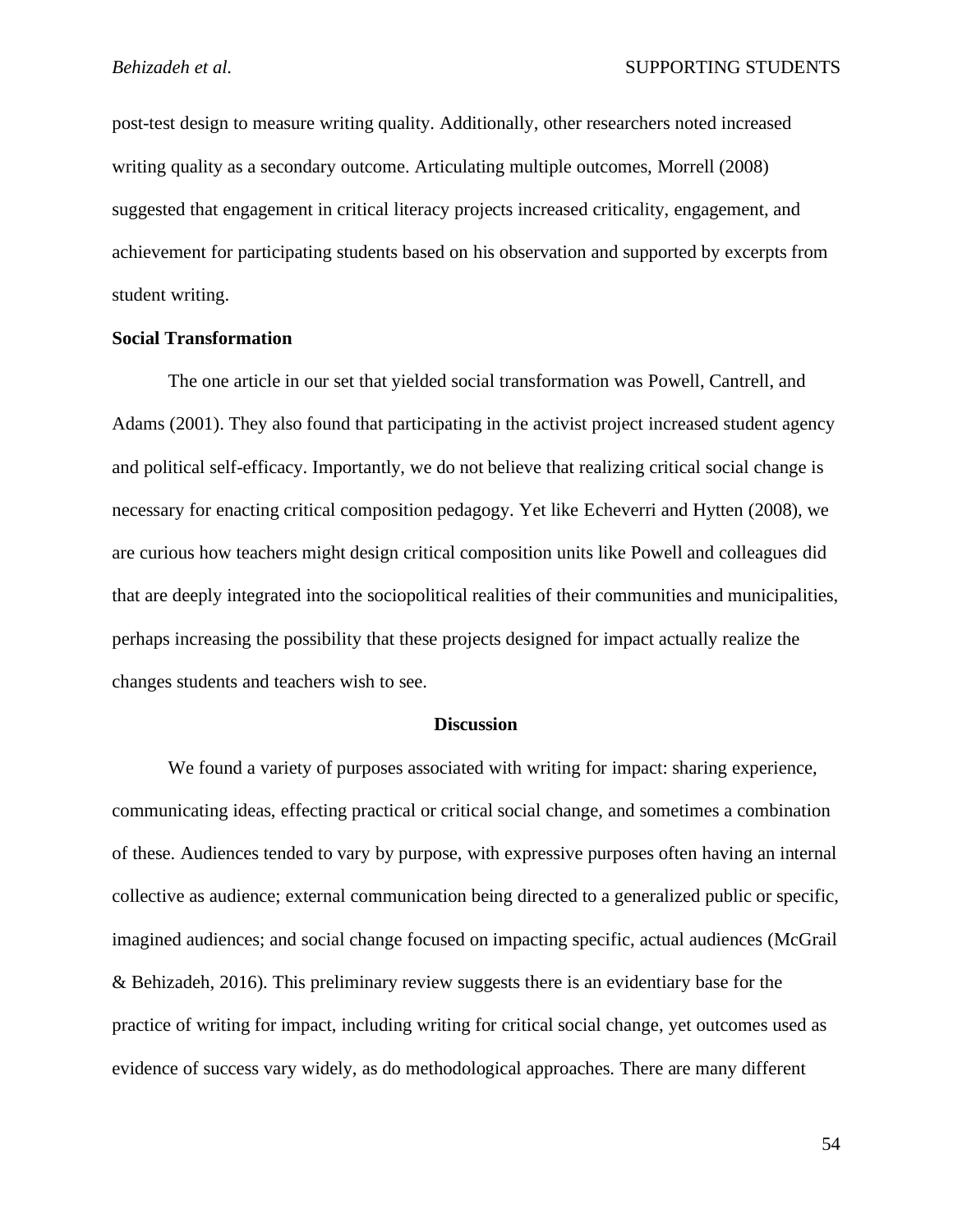outcomes valued in the literature, including criticality, identity, critical consciousness, engagement, as well as writing quality. This review tentatively suggests that incorporating a broad array of purposes for writing for impact could help students in ways that are not easily measured, such as positive identity development and increased criticality, and even possibly aid in social transformation.

Regarding implications for research, we urge researchers and practitioners to study the effects of enacting variations of writing for impact in different contexts. In particular, it would be beneficial to ascertain if/when/how writing resulted in systemic shifts, such as revamping of a local or state law or the healing of a community where racism had left deep wounds. Currently, we do have a few examples of these outcomes (e.g., Powell, Cantrell, & Adams, 2001) but these exemplars are limited. The recent occurrences of protests and calls for social justice actions, such as reforming or defunding police, provide fertile ground for such research opportunities as these events are nationwide. Thus, the time is ripe to offer rays of light in which educators, teacher researchers, schools, and communities used these events as an impetus to heal rather than hate. From the #metoo movement to #blacklivesmatter campaign, the current moment warrants research of educational spaces that seek to employ critical composition pedagogy and critical literacy to alter the trajectory of future society.

To make a case for incorporating writing for critical social change in teaching practices, teachers and teacher leaders can note benefits outlined in this paper. Currently, educators can cite Morrell's (2008) research demonstrating increased criticality, engagement, and achievement, and Powell, Cantrell, and Adam's (2001) project yielding increased agency and political selfefficacy. Although students should write to impact different audiences and for varied purposes, we are particularly interested in students writing for critical social change. Writing for critical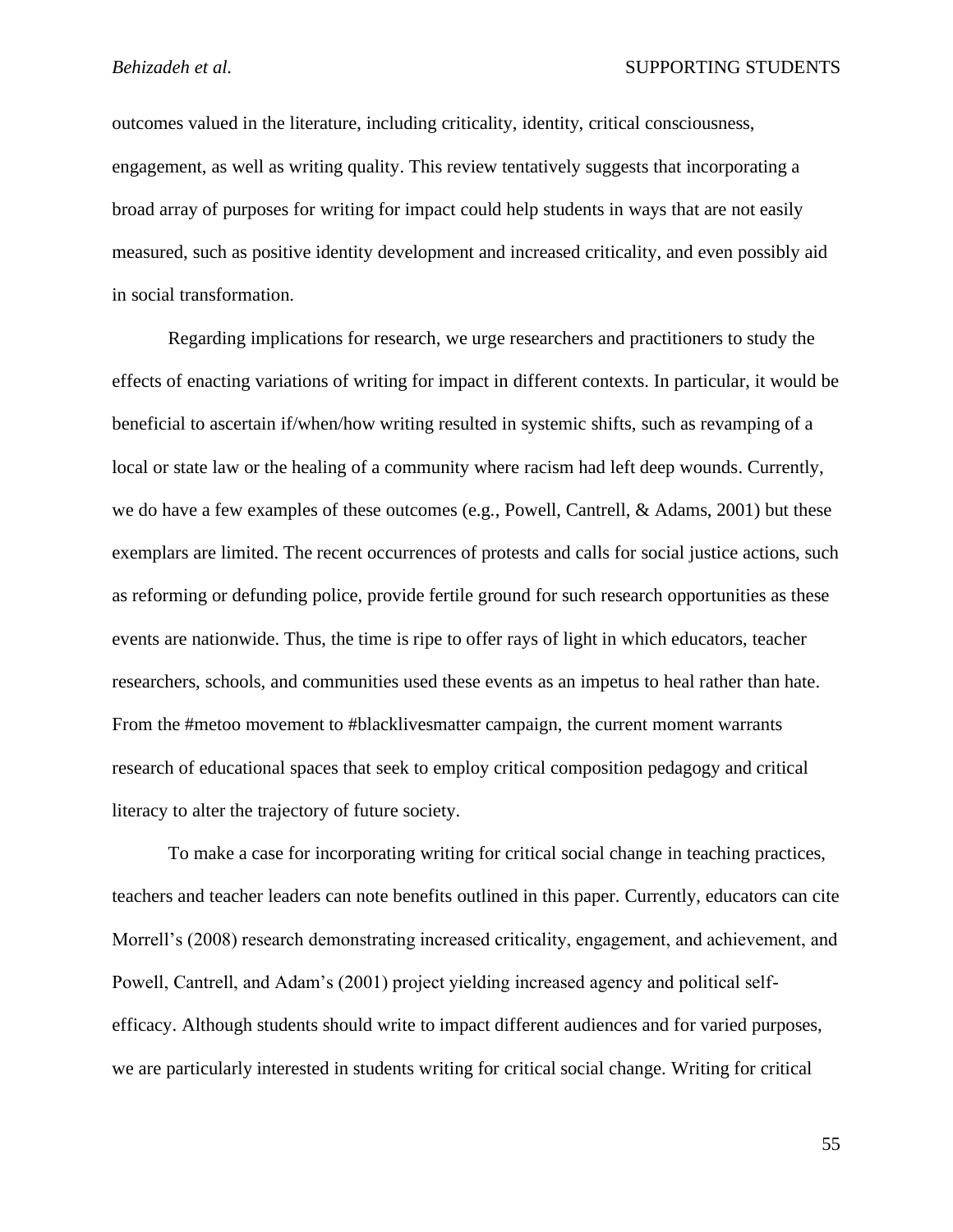social change was less observed in the articles we read, particularly in classroom spaces, even though this purpose is embedded in NCTE's vision statement (2019a), NCTE's resolution on critical literacy (2019b) and critical approaches to writing (Freire, 1970/2000; Morrell, 2003; 2008), and critical theory more generally (Janks, 2013; Luke, 2014). In addition to sharing the evidentiary base supporting writing for impact as a valued pedagogical practice, teachers can share with administrators and/or parents calls and resolutions from NCTE over the last couple years urging ELA educators to incorporate critical literacy into their classrooms, particularly around discussing and combating racism.

Importantly, we are not saying that particular purposes or outcomes are more valuable than others; rather, we believe students should have opportunities to write for multiple purposes and varied audiences. We emphasize critical social change because in the United States, writing for critical social change is particularly neglected, in part due to standards that focus on skills and genres rather than social practices and a sociopolitical discourse (McCarthey & Mkhize, 2013; McCarthey & Woodard, 2018). Additionally, we recognize that curriculum, standards, and assessments are not necessarily supportive of writing for impact, especially not writing for *critical* social change. Teachers are often constrained by textbooks that "represent accepted authority" (Hairston, 1982, p. 80) but do not reflect critical perspectives. Furthermore, Echeverri and Hytten (2008) noted that taking revolutionary action that yields social transformation, even in out of school YPAR spaces, may be particularly difficult to achieve.

While recognizing self-transformation by youth as an important outcome, Echeverri and Hytten (2008) wonder "what it would look like to narrate structural change" and "how the actions undertaken by the youth [could move] beyond individual transformation to concrete social change" (p. 518). Currently, multiple student-led movements *are* achieving actual social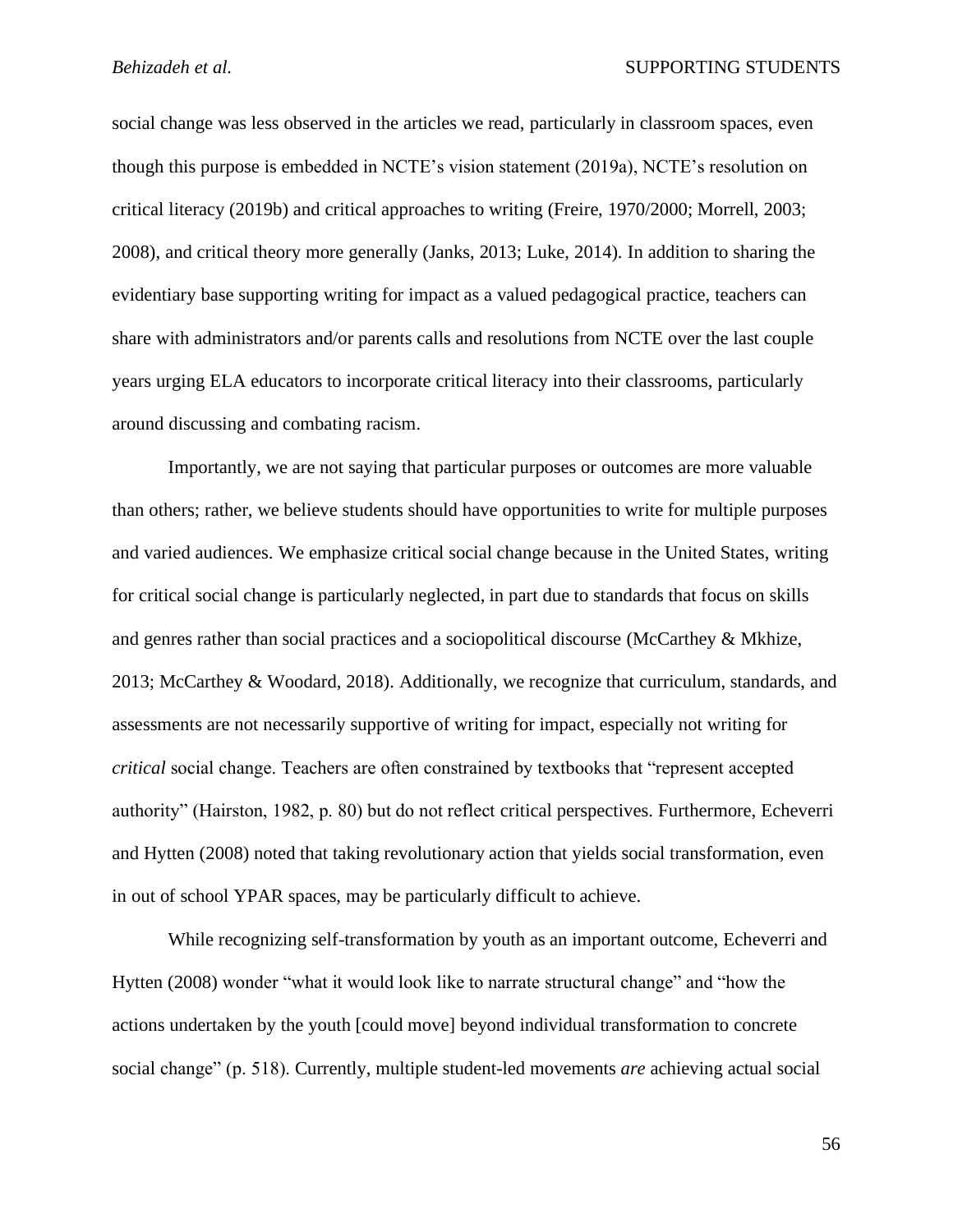transformations, such as March for Our Lives (*https://marchforourlives.com/*<sup>1</sup>), Black youth councils within the Black Lives Matter movement [\(https://blacklivesmatter.com/](https://blacklivesmatter.com/)<sup>2</sup>) and Movement for Black Lives [\(https://m4bl.org/](https://m4bl.org/)<sup>3</sup>), and youth-led climate activism projects such as Zero Hour [\(http://thisiszerohour.org](http://thisiszerohour.org/)<sup>4</sup>). Forging connections with social justice-oriented movements may help extend the important work done within the YPAR community from individual to social transformation. For ELA teachers in K-12 classrooms, examining policy statements, art, petitions, and other methods of advocacy and activism of student-led social justice groups can support students in identifying ways they desire to take action against injustice. As the United States reckons with its legacy of White supremacy and racism, ELA teachers can aid in the movement for racial justice by expanding their repertoire of practice, including broadening writing purposes and incorporating critical composition pedagogy.

Returning to Zuidema and colleagues (2020) call for antiracist ELA education, they emphasize, "As literacy educators, our aim is to help students and communities to imagine a better, more humane world and to take the steps to achieve it" (para. 5). Taking those steps requires writing for critical social change be included in K-12 classrooms, and we hope the spectrum of purposes for writing for impact and the evidence supporting increases in writing quality, increased criticality, identity development, and increased engagement can support educators in classrooms and outside of classrooms in findings ways to support students in writing for critical social change. English language arts educators need to help students move from bystanders to social injustices to allies, accomplices, and civic actors combating injustice. By centering on real-world contexts and actions, critical composition pedagogy helps students academically, socially, personally, and civically.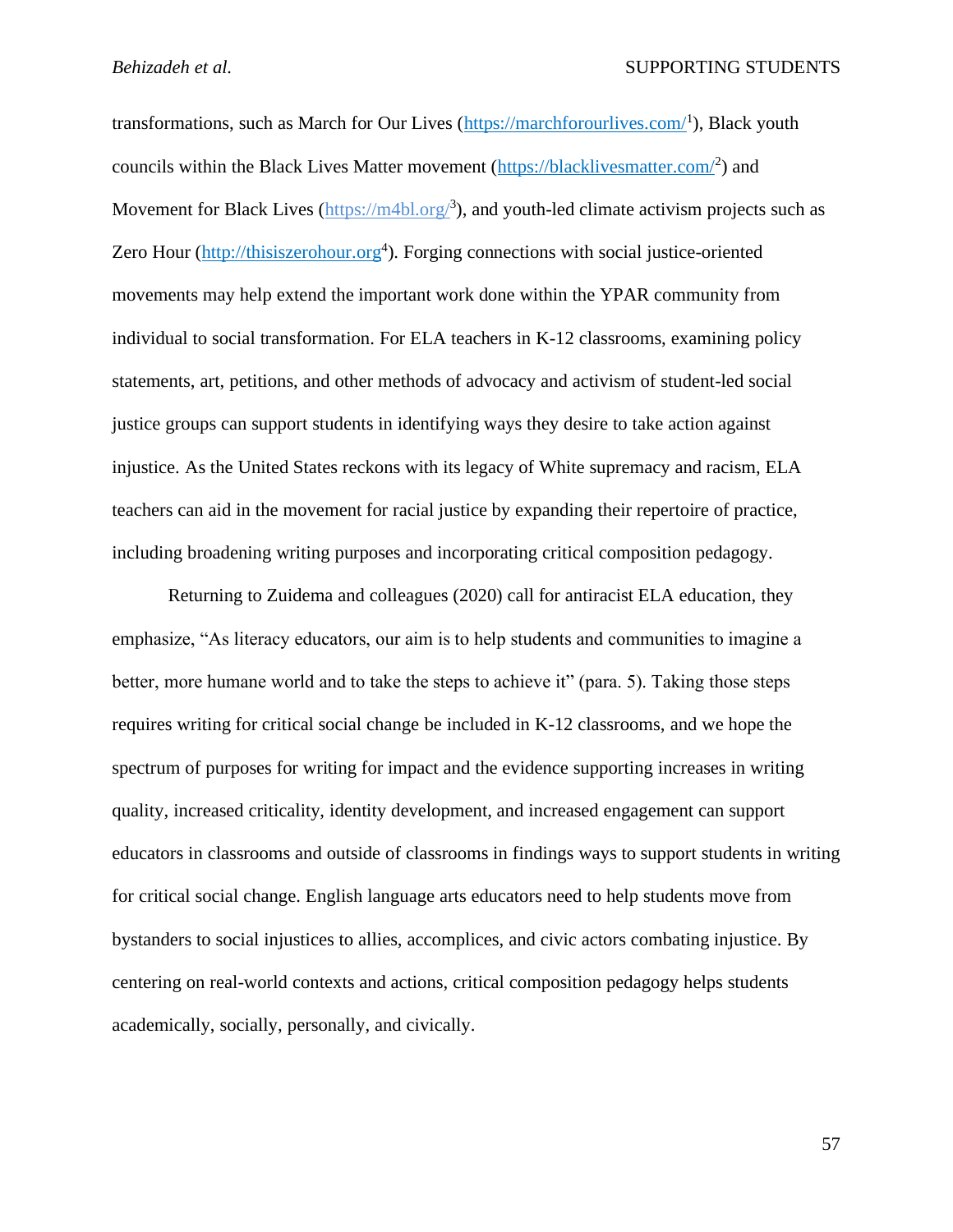# **References**

- Atwell, N. (1998). *In the middle: New understandings about writing, reading, and learning* (2nd ed.). Boynton/Cook.
- Atwell, N. (2014). *In the middle: New understandings about writing, reading, and learning* (3rd ed.). Boynton/Cook.
- Burtch, D. (2018). Erase the space: Short distance writing exchanges and public discourse in the high school English class. *English Journal, 107*(5), 27-32.
- Cammarota, J., & Fine, M. (Eds.) (2008). *Revolutionizing education: Youth participatory action research in motion*. Routledge.

Crespo, S. M. (2003). Using math pen-pal letters to promote mathematical communication. *Teaching Children Mathematics, 10*(1), 34. Retrieved from http://ezproxy.gsu.edu/login?url=https://search-proquestcom.ezproxy.gsu.edu/docview/214137784?accountid=11226

Desler, G. (2009). Change writers: Bridging gaps and divides. *Voices from the Middle, 17*(2), 49- 51. Retrieved from [http://ezproxy.gsu.edu/login?url=https://search-proquest](http://ezproxy.gsu.edu/login?url=https://search-proquest-com.ezproxy.gsu.edu/docview/213930192?accountid=11226)[com.ezproxy.gsu.edu/docview/213930192?accountid=11226](http://ezproxy.gsu.edu/login?url=https://search-proquest-com.ezproxy.gsu.edu/docview/213930192?accountid=11226)<sup>5</sup>

Echeverri, P., & Hytten, K. (2008). Reflecting on revolution [Review of the book *Revolutionizing Education: Youth participatory action research in motion,* by J. Cammarota and M. Fine]. *Educational Researcher, 37*(8), 515-519.

Ehst, E. S., & Caskey, L. (2018). Writing toward democracy: Scaffolding civic engagement with historically marginalized students. *English Journal, 107*(6), 38-42. Retrieved from <http://www.ncte.org/journals/ej/issues/v107-6><sup>6</sup>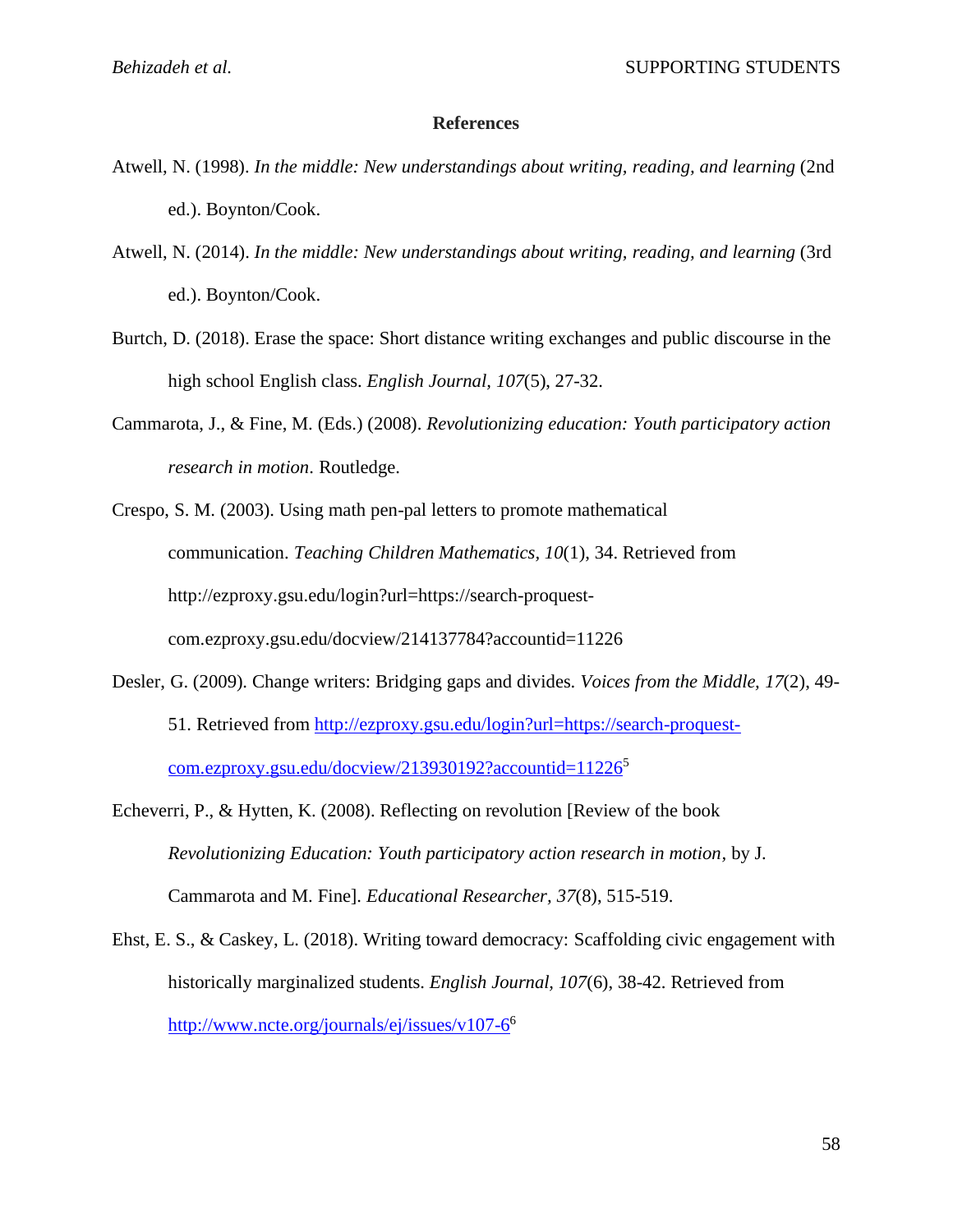- Everett, S. (2018). 'Untold stories": Cultivating consequential writing with a Black male student through a critical approach to metaphor. *Research in the Teaching of English, 53*(1), 34- 57.
- Freire, P. (1970/2000). *Pedagogy of the oppressed* (M. B. Ramos, Trans.). Continuum. (Original work published 1970).
- Gambrell, L. B., Hughes, E. M., Calvert, L., Malloy, J. A., & Igo, B. (2011). Authentic reading, writing and discussion: An exploratory study of a pen pal project. *The Elementary School Journal*, *112*(2), 23–258.

Giroux, H. (2011). *On critical pedagogy*. Bloomsbury.

- Hairston, M. (1994). The winds of change: Thomas Kuhn and the revolution in the teaching of writing. In S. Perl (Ed.), *Landmark essays on writing process* (pp. 113-126). Hermagoras Press.
- Janks, H. (2013). Critical literacy in teaching and research. *Education Inquiry, 4*(2), 22- 242Johnson, L. (2017). Writing the self: Black queer youth challenge heteronormative ways of being in an after-school writing club. *Research in the Teaching of English, 52*(1), 13-33.
- Lewison, M., & Heffernan (2008). Rewriting writers workshop: Creating safe spaces for disruptive stories. *Research in the Teaching of English, 42*(4), 435-465.
- Luke, A. (2014). Defining critical literacy. In J. Z. Pandya and J. Ávila (Eds.) *Moving critical literacies forward: A new look at praxis across contexts* (pp. 19-31). Routledge.
- McCarthey, S. J., & Mkhize, D. (2013). Teachers' orientations towards writing. *Journal of riting Research*, *5*(1), 1-33.

McCarthey, S. J., & Woodard, R. (2018). Faithfully following, adapting, or rejecting mandated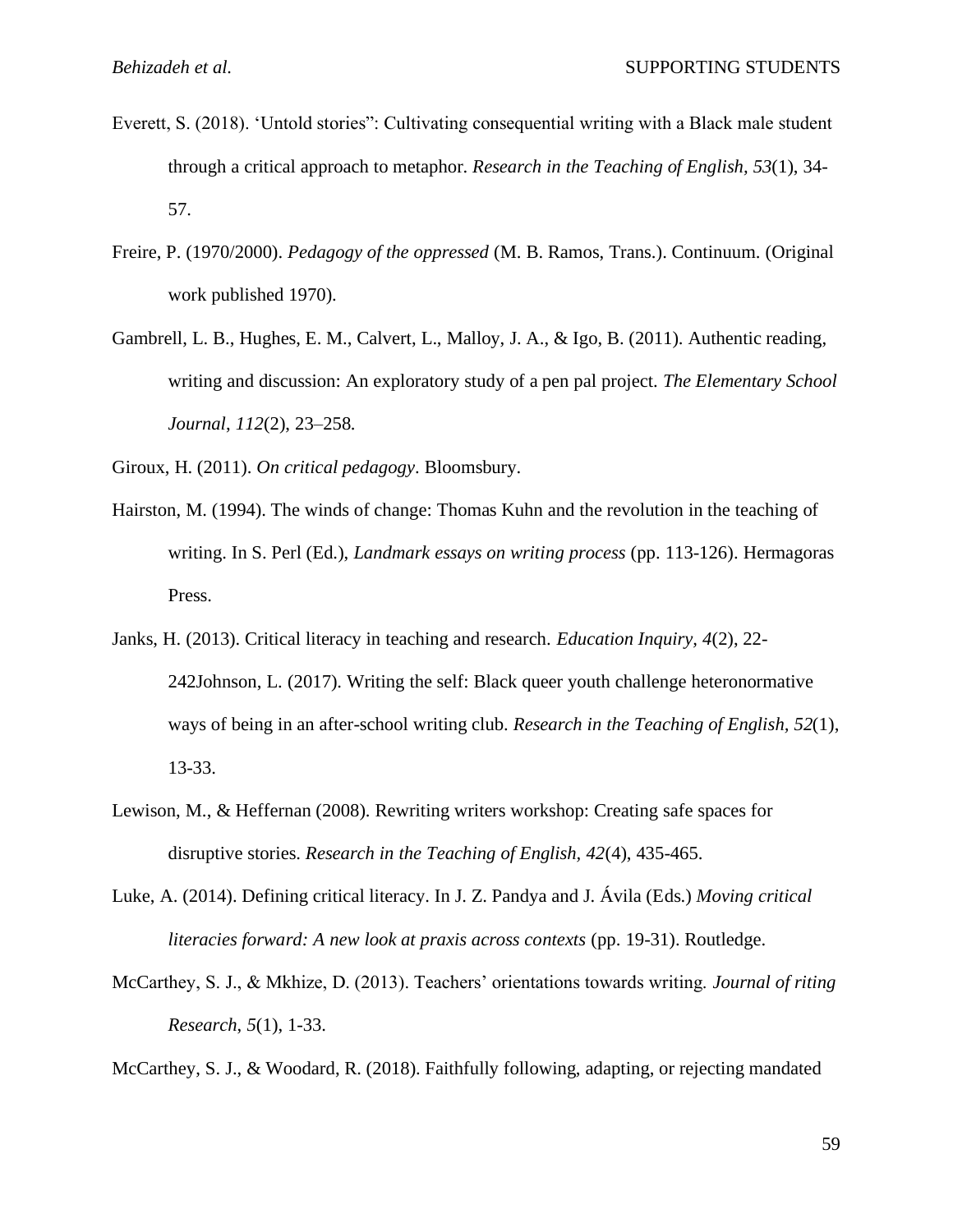curriculum: teachers' curricular enactments in elementary writing instruction.

*Pedagogies*, *13*(1), 56–80. https://doi.org/10.1080/1554480X.2017.1376672

- McGrail, E., & Behizadeh, N. (2016). Multimodal K-12 assessment frameworks and the interactive audience: An exploratory analysis of existing frameworks. *Assessing Writing, 31*, 24-38. doi:10.1016/j.asw.2016.06.005
- Mirra, N., Filipiak, D., & Garcia, A. (2015). Revolutionizing inquiry in urban English classrooms: Pursuing voice and justice through youth participatory action research. *English Journal, 105*(2), 49-57.
- Morrell, E. (2003, March). *Writing the word and the world: Critical literacy as critical textual production*. Paper presented at the Annual Meeting of the Conference on College Composition and Communication. Retrieved from

<http://files.eric.ed.gov/fulltext/ED475208.pdf><sup>7</sup>

- Morrell, E. (2008). *Critical literacy and urban youth: Pedagogies of access, dissent, and liberation.* Routledge.
- Muhammad, G. E. (2015). Searching for full vision: Writing representations of African American adolescent girls. *Research in the Teaching of English, 49*(3), 224-247.
- National Council of Teachers of English (2019a). *Resolution on English education for critical literacy in politics and media*. [https://www2.ncte.org/statement/resolution-english](https://www2.ncte.org/statement/resolution-english-education-critical-literacy-politics-media/)[education-critical-literacy-politics-media/](https://www2.ncte.org/statement/resolution-english-education-critical-literacy-politics-media/)<sup>8</sup>

National Council of Teachers of English (2019b). *NCTE vision statement.*

[http://www.ncte.org/library/NCTEFiles/About/NCTE%20Vision%20Statement%20-](http://www.ncte.org/library/NCTEFiles/About/NCTE%20Vision%20Statement%20-%208.5x11.pdf) %208.5 $x11$ .pdf<sup>9</sup>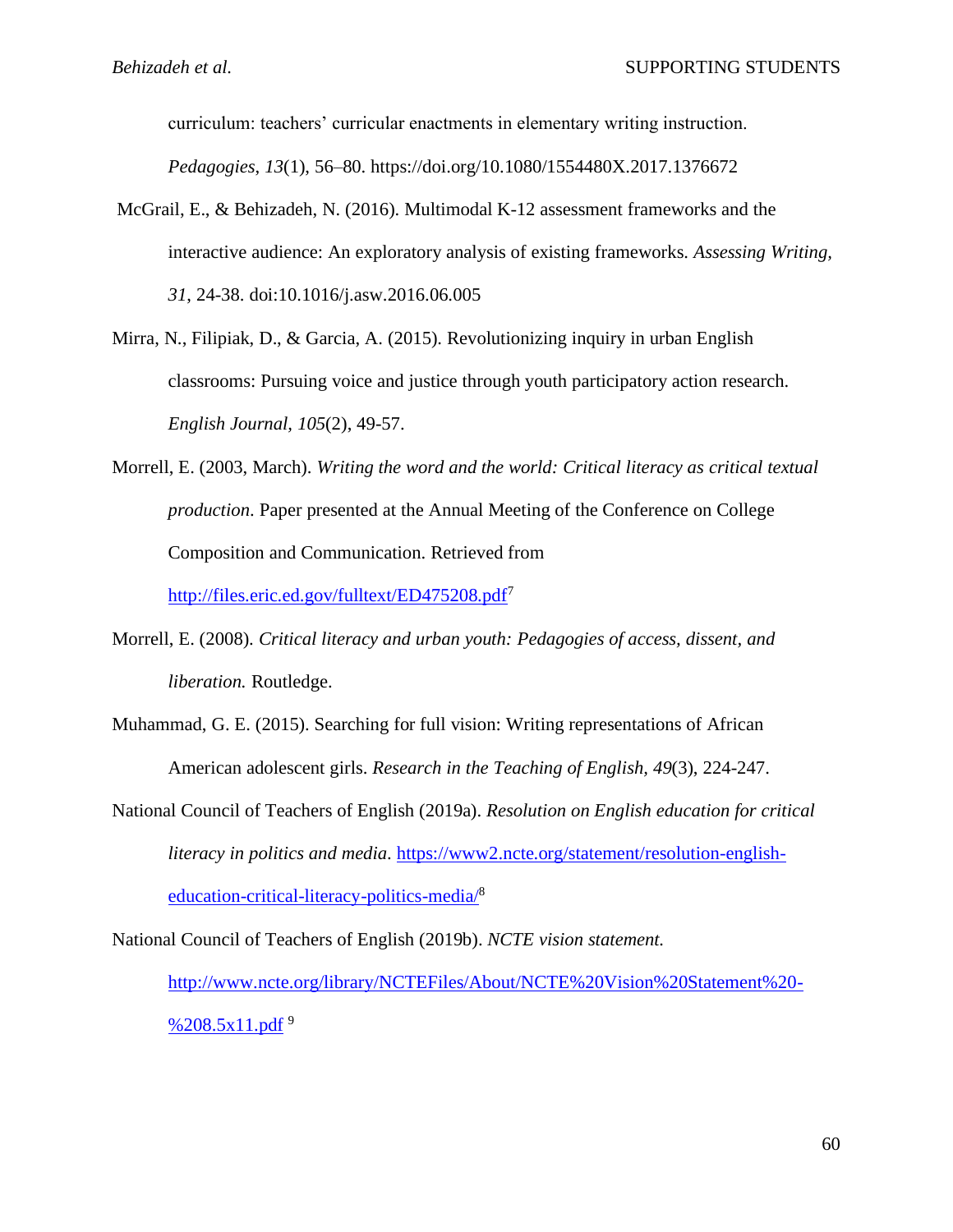- Pandya, J. Z., Hansuvadha, N., & Pagdilao, K. C. (2016). Multimodal, digital composition for children with autism: Lessons on process, product, and assessment. *Language Arts*, *93*(6), 415-429.
- Pandya, J. Z., Pagdilao, K. C., & Kim, E. A. (2015). Transnational children orchestrating competing voices in multimodal, digital, autobiographies. *Teachers College Record, 117*(7), 1-32.
- Powell, R., Cantrell, S. C., & Adams. S. (2001). Saving Black Mountain: The promise of critical literacy in a multicultural democracy. *The Reading Teacher, 54*(8), 772-781.

Putnam, D. (2001). Authentic writing using online resources: Selling our words in the community. *English Journal, 90*(5), 102-106. http://ezproxy.gsu.edu/login?url=https://search-proquestcom.ezproxy.gsu.edu/docview/237296892?accountid=11226

- Rodesiler, L., & Kelley, B. (2017). Toward a readership of "real" people: A case for authentic writing opportunities. *English Journal, 106*(6), 22-28. [http://www.ncte.org/library/NCTEFiles/Resources/Journals/EJ/1066](http://www.ncte.org/library/NCTEFiles/Resources/Journals/EJ/1066-july2017/EJ1066Toward.pdf) [july2017/EJ1066Toward.pdf](http://www.ncte.org/library/NCTEFiles/Resources/Journals/EJ/1066-july2017/EJ1066Toward.pdf)  $^{10}$
- Sepúlveda, E. (2011). Toward a pedagogy of accompañamiento: Mexican migrant youth writing from the underside of modernity. *Harvard Educational Review, 81*(3), 550-572.
- Singer, J., & Shagoury, R. (2005). Stirring up justice: Adolescents reading, writing, andchanging the world. *Journal of Adolescent & Adult Literacy, 49*(4), 318-339.
- Stevenson, A., & Beck, S. (2017). Migrant students' emergent conscientization through critical, socioculturally responsive literacy pedagogy. *Journal of Literacy Research, 49*(2), 240- 272.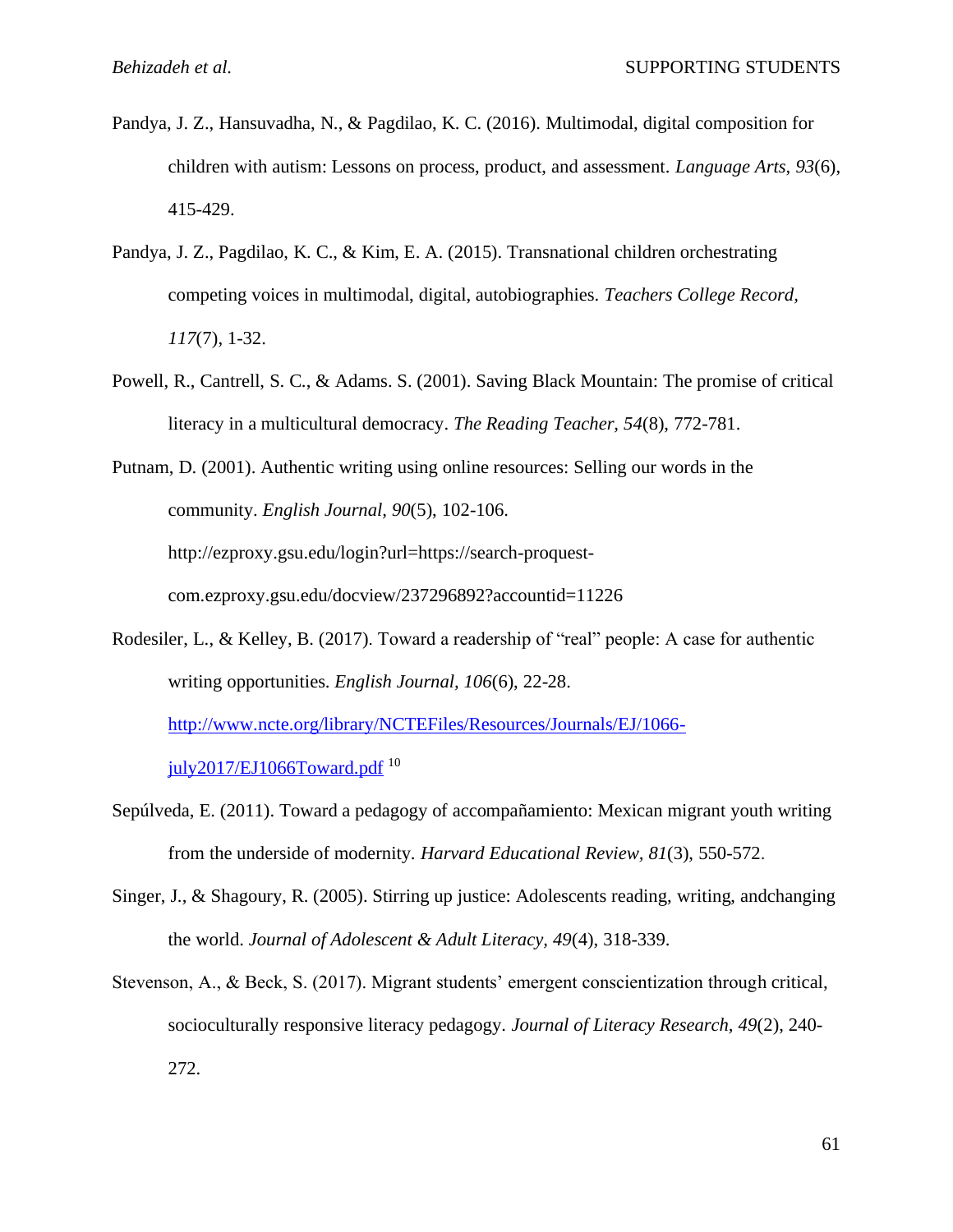- Wolbers, K. A. (2008). Using balanced and interactive writing instruction to improve the higher order and lower order writing skills of deaf students. *Journal of Deaf Studies and Deaf Education, 13*(2), 257-77. doi:http://dx.doi.org.ezproxy.gsu.edu/10.1093/deafed/enm052
- Wollman-Bonilla, J. (2001). Can first-grade writers demonstrate audience awareness? *Reading Research Quarterly, 36*(2), 184-201. http://ezproxy.gsu.edu/login?url=https://searchproquest-com.ezproxy.gsu.edu/docview/212122723?accountid=11226
- Wood, K., Stover, K., & Kissel, B. (2013). Using digital VoiceThreads to promote 21st century learning. *Middle School Journal*, *44*(4), 58-64.
- Zuidema, L., Luján, A. C., Kinloch, V., Sibberson, F., & Kirkpatrick, E. (2020, June 1). *NCTE takes a stance against racism.* National Council of Teachers of English. <https://ncte.org/blog/2020/06/ncte-takes-stance-racism/><sup>11</sup>